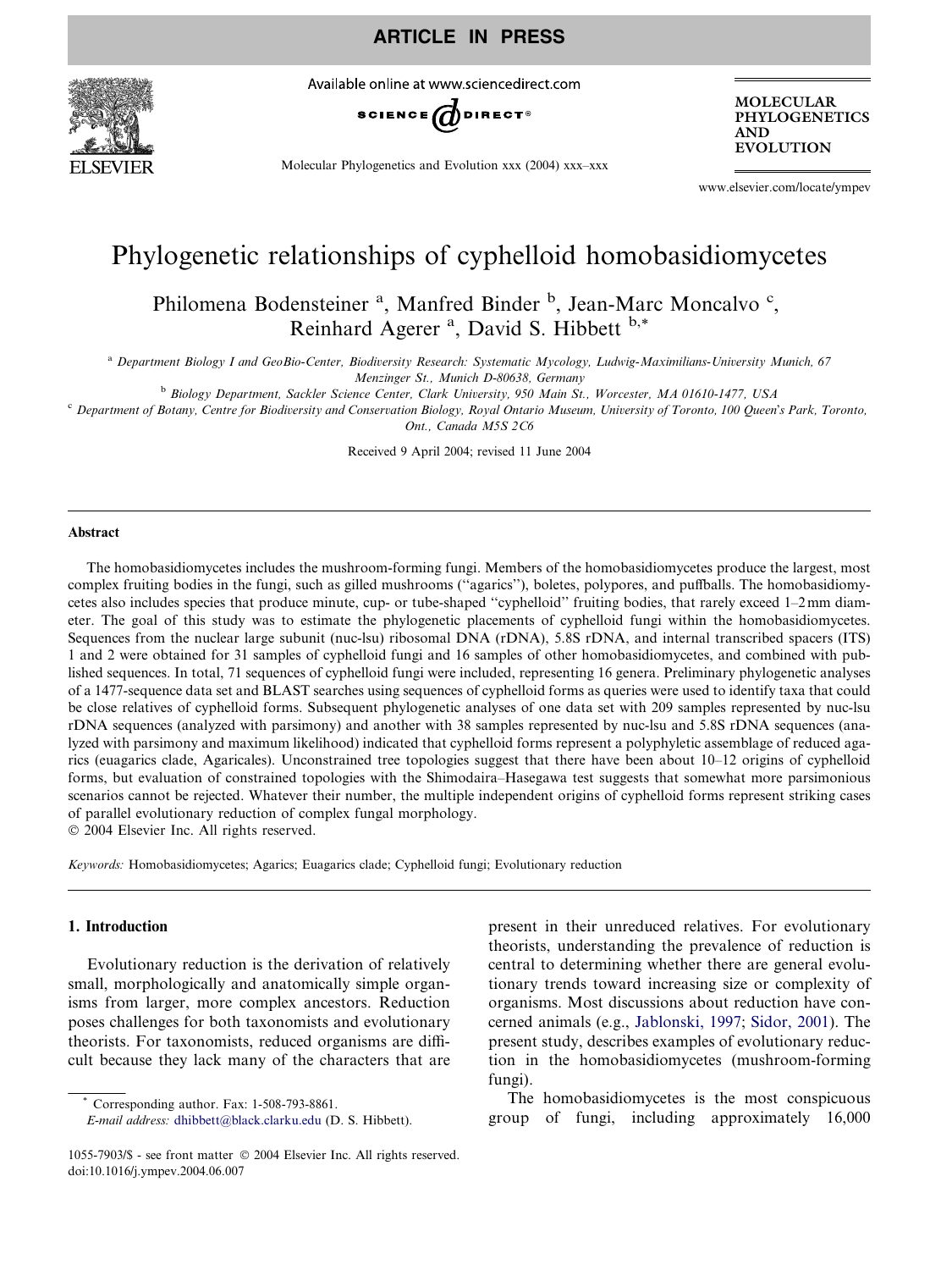described species of mushroom-forming fungi and related forms ([Kirk et al., 2001](#page-13-0); [http://tolweb.org/](http://tolweb.org/tree?group=Homobasidiomycetes&contgroup=Hymenomycetes) [tree?group= Homobasidiomycetes&contgroup=Hy](http://tolweb.org/tree?group=Homobasidiomycetes&contgroup=Hymenomycetes)[menomycetes\)](http://tolweb.org/tree?group=Homobasidiomycetes&contgroup=Hymenomycetes). Familiar examples of homobasidiomycetes include gilled mushrooms, polypores, and puffballs. Besides these, homobasidiomycetes also contain a relatively obscure assemblage of so-called ''cyphelloid'' fungi. Cyphelloid fungi have minute, cup- to barrel-shaped or tubular, often pendant fruiting bodies that are typically less than 2mm in length and diameter (rarely exceeding 1 cm). Cyphelloid fruiting bodies usually have a smooth, even hymenophore (spore-producing-surface) that lines their concave inner surface ([Agerer, 1978a, 1983a](#page-13-0); [Donk, 1951, 1959, 1966](#page-13-0)). Morphology and anatomy provide relatively few taxonomically informative characters for the classification of cyphelloid forms. Traditionally, these characters were mostly derived from spore morphology and anatomy of hyphae that cover the external surface of the fruiting bodies [\(Agerer, 1973, 1975, 1983b, 1986b;](#page-13-0) [Cooke, 1962](#page-13-0); [Donk, 1966\)](#page-13-0). Cyphelloid fungi include roughly 120 anatomically well-characterized taxa that have been accommodated in ca. 40 widely accepted genera ([Agerer,](#page-13-0) [1983b](#page-13-0); [Cooke, 1962;](#page-13-0) [Donk, 1959](#page-13-0); [Reid, 1964;](#page-14-0) [Singer,](#page-14-0) [1986\)](#page-14-0). Their actual diversity is still unknown, but Agerer (personal communication) estimates that there could be as many as 400–500 cyphelloid species.

Cyphelloid forms have been grouped in the artificial family "Cyphellaceae," and this term is still in use as a matter of convenience. However, it is generally accepted that cyphelloid fungi are polyphyletic [\(Agerer, 1986b](#page-13-0); [Donk, 1951, 1959, 1962, 1971](#page-13-0); [Singer, 1986\)](#page-14-0). Relationships have been suggested with diverse forms of homobasidiomycetes, including pileate agarics with lamellate (gilled) hymenophores, corticioid (crust-like) fungi with smooth hymenophores, and polypores with tubular hymenophores [\(Agerer, 1978a](#page-13-0); [Bondarzew and Singer,](#page-13-0) [1941;](#page-13-0) [Cooke, 1962, 1989;](#page-13-0) [Donk, 1959](#page-13-0); [Horak and Des](#page-13-0)[jardin, 1994](#page-13-0); [Singer, 1966, 1986\)](#page-14-0). The majority of cyphelloid genera have anatomical similarities to various genera of agarics. It has been supposed by different authors [\(Agerer, 1978a;](#page-13-0) [Donk, 1959](#page-13-0); [Horak and Desjar](#page-13-0)[din, 1994;](#page-13-0) [Singer, 1966, 1986\)](#page-14-0) that cyphelloid fruiting bodies have evolved multiple times by reduction from agaricoid ancestors.

Only a few phylogenetic studies have included any cyphelloid homobasidiomycetes [\(Binder et al., 2001](#page-13-0); [Hibbett and Binder, 2001](#page-13-0); [Langer, 2002;](#page-13-0) [Moncalvo et](#page-13-0) [al., 2002\)](#page-13-0), and none have focused specifically on cyphelloid forms. [Binder et al. \(2001\),](#page-13-0) [Hibbett and Binder](#page-13-0) [\(2001\)](#page-13-0) demonstrated that certain cyphelloid fungi are related to marine homobasidiomycetes, but the relationships of most cyphelloid fungi have not been determined. The present study is the first to focus primarily on the phylogenetic relationships of cyphelloid fungi.

#### 2. Materials and methods

#### 2.1. Taxon sampling and target genes

The taxa sampled in this study included cyphelloid forms, taxa that have been suggested to be related to cyphelloid fungi based on their anatomical characters ([Ager](#page-13-0)[er, 1978a, 1983b;](#page-13-0) [Donk, 1962, 1971;](#page-13-0) [Singer, 1986](#page-14-0)), and representatives of other groups of homobasidiomycetes. When possible, multiple samples of individual species were analyzed to verify the generated sequences and their placement. The genes that were targeted include partial nuc-lsu rDNA, bounded by primers LR0R (AC-CCGCTGAACTTAAGC) and LR5 (TCCTGAGG-GAAACTTCG), and the ITS rDNA region, bounded by primers ITS1-F (CTTGGTCATTTAGAGGAAG-TAA) and ITS4 (TCCTCCGCTTATTGATATGC) ([Gardes and Bruns, 1993;](#page-13-0) [Vilgalys and Hester, 1990](#page-14-0); [White et al., 1990;](#page-14-0) for primer sequences see [http://plant](http://plantbio.berkeley.edu/~bruns/primers.html)[bio.berkeley.edu/~bruns/primers.html](http://plantbio.berkeley.edu/~bruns/primers.html) and [http://www.](http://www.biology.duke.edu/fungi/mycolab/primers.htm) [biology.duke.edu/fungi/mycolab/primers.htm](http://www.biology.duke.edu/fungi/mycolab/primers.htm)).

DNA isolation and PCR amplification was attempted using 78 cyphelloid and 20 non-cyphelloid samples. Ultimately, 78 sequences were generated from 47 samples, representing the cyphelloid genera Amyloflagellula, Calathella, Calyptella, Cyphellopsis, Flagelloscypha, Halocyphina, Henningsomyces, Lachnella, Merismodes, Pellidiscus, Phaeosolenia, Rectipilus, Stigmatolemma, and Woldmaria, and 16 other homobasidiomycetes ([Table 1](#page-2-0)). Fourteen previously published sequences of cyphelloid fungi were downloaded from GenBank, including sequences of the genera Cyphella and Stromatoscypha, for which no new sequences were generated.

To select additional taxa, a series of preliminary phylogenetic analyses and BLAST searches were conducted. The goal of these preliminary analyses was to identify species that could be closely related to cyphelloid forms. The preliminary phylogenetic analyses used a 1477-sequence reference data set containing unpublished and published sequences that represent all major groups of homobasidiomycetes, with an emphasis on the euagarics clade ([Hibbett and Thorn, 2001;](#page-13-0) [Moncalvo et al., 2002\)](#page-13-0). The reference data set included overlapping data for four rDNA regions (nuclear and mitochondrial small and large subunit rDNA), but every species in the reference data set was represented by nuc-lsu rDNA. The reference data set contained roughly 60% of the approximately 2500 nuc-lsu rDNA sequences currently present in GenBank. Preliminary analyses were performed using maximum parsimony (MP) and bootstrapped neighbor-joining (NJ) (results are not shown, but are available on request). BLAST searches were performed using nuc-lsu and ITS rDNA sequences of representatives of all sampled cyphelloid genera as queries.

Based on the results of the preliminary analyses, a set of 168 nuc-lsu rDNA sequences was selected for combi-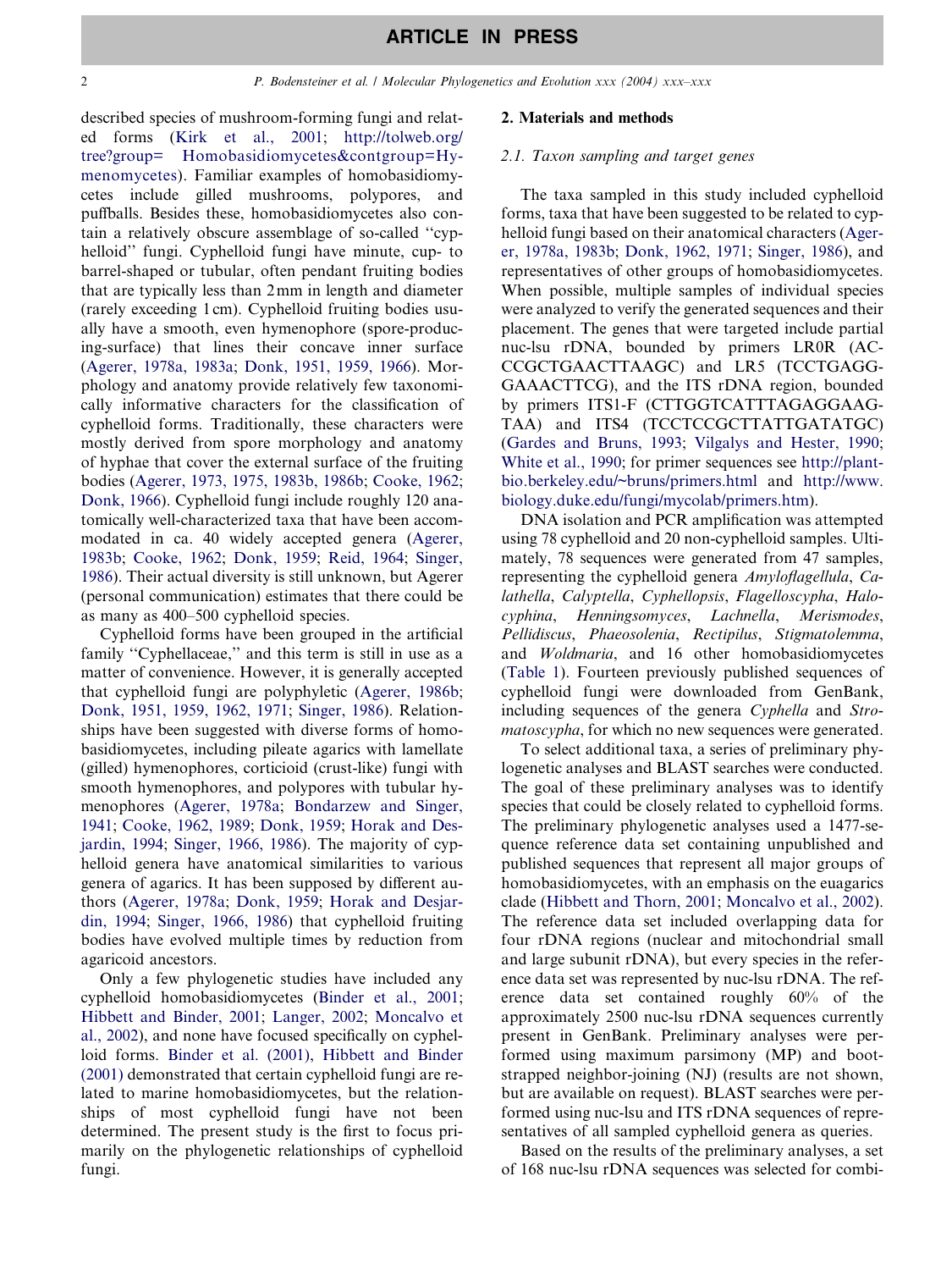#### P. Bodensteiner et al. / Molecular Phylogenetics and Evolution xxx (2004) xxx-xxx 3

<span id="page-2-0"></span>Table 1

New generated sequences in this study: taxon, isolate code, country of origin, and GenBank accession numbers

| Taxon                       | Isolate code <sup>a</sup> | Country of origin | GenBank Accession Nos. |            |  |
|-----------------------------|---------------------------|-------------------|------------------------|------------|--|
|                             |                           |                   | nuc-lsu rDNA           | <b>ITS</b> |  |
| Cyphelloid forms            |                           |                   |                        |            |  |
| Amyloflagellula inflata     | <b>PB305/RA</b>           | Reunion (France)  | AY570990               | AY571027   |  |
| Calathella columbiana       | <b>PB327/RA</b>           | Colombia          | AY570993               | AY571028   |  |
| Calathella gayana           | ZT8836                    | Chile             | AY572005               | AY572009   |  |
| Calathella mangrovei        | 1-31-01 Jones             | Malaysia          |                        | AY571029   |  |
| Calyptella capula           | CBS485.86                 | Netherlands       | AY570994               | AY571030   |  |
| Calyptella capula           | PB315                     | Norway            | AY570995               | AY571031   |  |
| Cyphellopsis anomala        | PB318                     | Germany           | AY570998               | AY571035   |  |
| Cyphellopsis anomala        | PB323                     | Germany           | AY570999               | AY571036   |  |
| Cyphellopsis anomala        | PB333                     | Germany           | AY571000               | AY571037   |  |
| Cyphellopsis anomala        | CBS151.79                 | Netherlands       |                        | AY571034   |  |
| Flagelloscypha minutissima  | CBS823.88                 | Germany           | AY571006               | AY571040   |  |
| Flagelloscypha sp.          | Horak9544                 | <b>USA</b>        | AY571007               | AY571041   |  |
| Halocyphina villosa         | <b>IFO32088</b>           | Japan             |                        | AY571042   |  |
| Henningsomyces sp.          | C58569                    | Ecuador           | AY571011               | AY571046   |  |
| Henningsomyces sp.          | FP-105017-Sp              | <b>USA</b>        | AY571010               | AY571047   |  |
| Henningsomyces puber        | <b>GUA-307</b>            | Guana             | AY571009               | AY571045   |  |
| Henningsomyces candidus     | PB338                     | France            | AY571008               | AY571044   |  |
| Henningsomyces candidus     | T156                      | Canada            |                        | AY571043   |  |
| Lachnella alboviolascens    | PB332                     | Germany           | AY571012               | AY571048   |  |
| Lachnella villosa           | <b>PB321</b>              | Germany           | AY571013               | AY571049   |  |
| Lachnella villosa           | PB322                     | Germany           | AY571014               | AY571050   |  |
| Merismodes fasciculata      | HHB-11894                 | <b>USA</b>        | AY571015               | AY571051   |  |
| Merismodes fasciculata      | PB342                     | Switzerland       | AY571016               | AY571052   |  |
| Pellidiscus pallidus        | C58178                    | Ecuador           | AY571017               | AY571054   |  |
| Phaeosolenia densa          | C61839                    | Ecuador           | AY571018               | AY571055   |  |
| Phaeosolenia densa          | C61963                    | Ecuador           | AY571019               | AY571056   |  |
| Rectipilus idahoensis       | <b>PB313/RA</b>           | Reunion (France)  | AY571020               | AY571057   |  |
| Rectipilus natalensis       | <b>PB312/RA</b>           | Reunion (France)  | AY571021               | AY571058   |  |
| Stigmatolemma conspersum    | C61852                    | Ecuador           | AY571024               | AY571061   |  |
| Stigmatolemma poriaeforme   | CBS327.91                 | Canada            | AY571025               | AY571062   |  |
| Woldmaria crocea            | NH-10.23.95               | Sweden            | AY571026               |            |  |
| Other forms                 |                           |                   |                        |            |  |
| Auriculariopsis ampla       | NH-1478 Romania           | Romania           | AY570991               |            |  |
| Auriculariopsis ampla       | CBS228.97                 | Netherlands       | AY570992               |            |  |
| Chaetocalathus liliputianus | C61867                    | Ecuador           | AY570996               | AY571032   |  |
| Crinipellis stipitaria      | PB302                     | Germany           | AY570997               | AY571033   |  |
| "Entoloma lividum?"         | MB5034                    | <b>USA</b>        | AY571001               |            |  |
| Favolaschia calocera        | PDD70689                  | New Zealand       | AY572006               |            |  |
| Favolaschia calocera        | PDD71528                  | New Zealand       | AY572007               |            |  |
| Favolaschia pezizaeformis   | PDD67440                  | New Zealand       | AY572008               |            |  |
| Fistulina antarctica        | REG550                    | Chile             | AY571002               |            |  |
| Fistulina endoxantha        | CIEFAP115                 | Argentina         | AY571003               |            |  |
| Fistulina hepatica          | <b>REG593</b>             | <b>USA</b>        | AY571004               | AY571038   |  |
| Fistulina pallida           | CBS508.63                 | <b>USA</b>        | AY571005               | AY571039   |  |
| Nia vibrissa                | <b>REG M200</b>           | Turkey            |                        | AY571053   |  |
| Porodisculus pendulus       | HHB-13576-Sp              | <b>USA</b>        |                        | AY572009   |  |
| Resupinatus applicatus      | PB335                     | France            | AY571022               | AY571059   |  |
| Schizophyllum radiatum      | CBS301.32                 | Panama            | AY571023               | AY571060   |  |

<sup>a</sup> Abbreviations: C, Herbarium University of Copenhagen, Copenhagen, Denmark; CBS, Centraalbureau voor Schimmelcultures, Baarn, Netherlands; CIEFAP, Andean-patagonian Forestry Research and Advisory Center, Chubut, Argentina; FP, Forest Products Laboratory, Madison, Wisconsin, USA; HHB, personal herbarium of H. H. Burdsall; Horak, personal herbarium of E. Horak; IFO, Institute for Fermentation, Osaka, Japan; NH, personal herbarium of N. Hallenberg, Goeteborg, Sweden; PB, personal herbarium of P. Bodensteiner, Munich, Germany; PDD, New Zealand Fungal Herbarium, Landcare Research, Auckland, New Zealand; RA, personal herbarium of R. Agerer, Munich, Germany; REG, Herbarium, Regensburgische Botanische Gesellschaft Universität Regensburg, Regensburg, Germany; T, personal herbarium of G. Thorn; ZT, Herbarium Eidgenössische Technische Hochschule Zürich, Zürich, Switzerland.

nation with the new sequences. These sequences represent putative close relatives of cyphelloid fungi and other groups in the euagarics clade, as well as members

of the bolete clade (Boletus satanas, Coniophora olivacea, Paxillus involutus, and Suillus cavipes), and Jaapia argillacea, which was used for rooting purposes. Inclusion of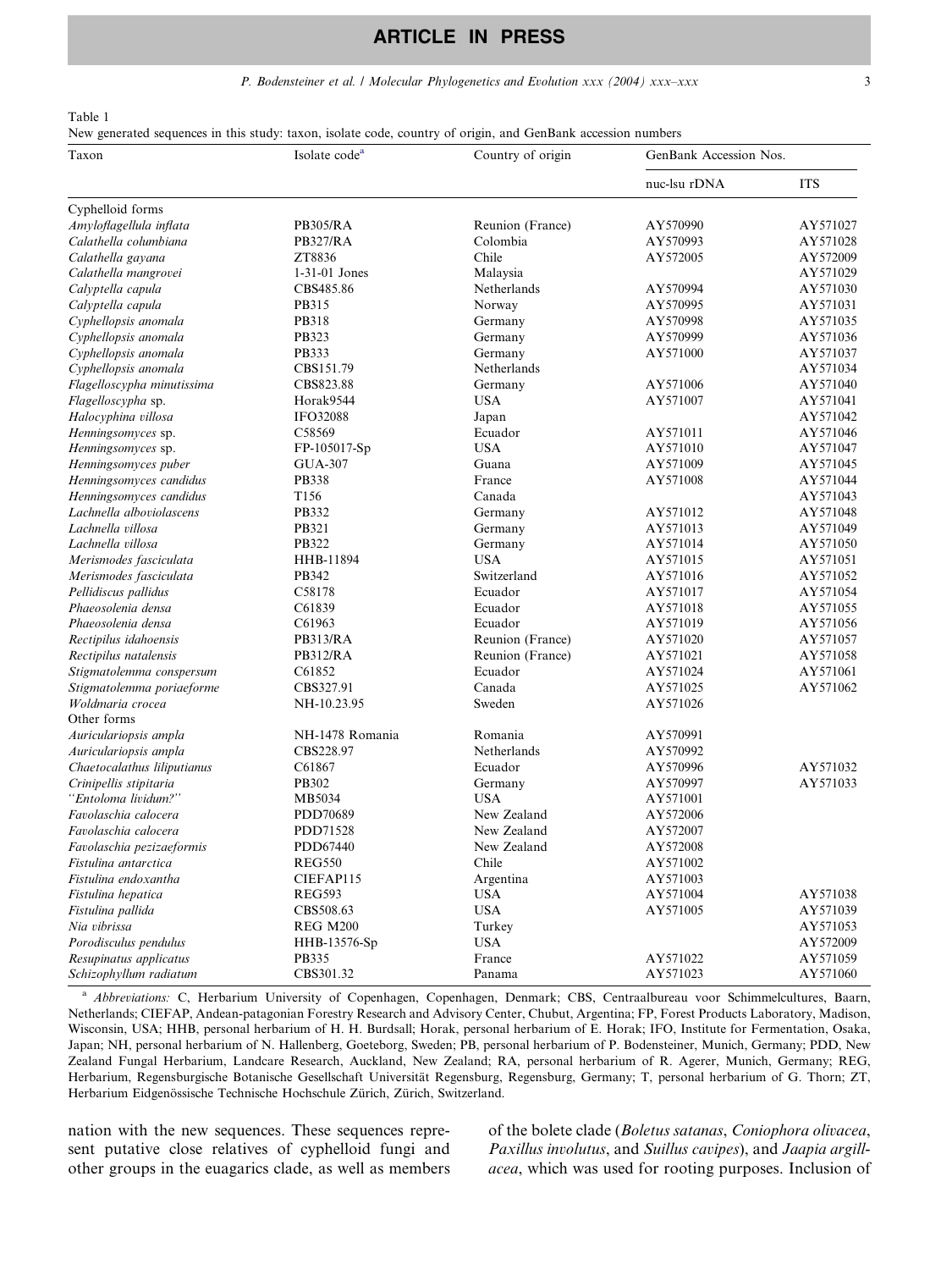the boletes and J. argillacea was based on the results of previous analyses, which suggested that the bolete clade is the sister group of the euagarics clade and J. argillacea is the sister group of the bolete clade plus euagarics clade [\(Binder and Hibbett, 2002;](#page-13-0) [Hibbett and Binder,](#page-13-0) [2002\)](#page-13-0).

#### 2.2. Molecular techniques, alignment, and phylogenetic analyses

DNA was extracted from cyphelloid herbarium specimens using the E.Z.N.A. Forensic DNA Kit (Omega Bio-tek), which is optimized for minute specimens, following the manufacturer's instructions. DNA from cultures was obtained by using a phenol–chloroform extraction procedure ([Lee and Taylor, 1990\)](#page-13-0). Protocols for polymerase chain reaction (PCR) amplification and sequencing have been described elsewhere ([Vilgalys](#page-14-0) [and Hester, 1990;](#page-14-0) [White et al., 1990](#page-14-0)). The nuc-lsu and ITS rDNA regions were amplified and sequenced directly using dye-terminator cycle-sequencing chemistry (Applied Biosystems). Sequencing reactions were run on an ABI377XL automated DNA sequencer. Sequences were edited and contiguous sequences were assembled using ABI analysis software and Sequencher version 4.1 (Gene Codes Corporation). DNA sequences were aligned by eye in the data editor of PAUP\* 4.0b10 [\(Swofford,](#page-14-0) [2002\)](#page-14-0).

Two sets of phylogenetic analyses were performed using two different data sets: Data set I included nuc-lsu rDNA sequences of 209 samples, representing diverse groups within the euagarics clade. Data set II included nuc-lsu rDNA and 5.8S rDNA sequences from a subset of 38 taxa from data set I, representing cyphelloid fungi and closely related agarics. Both alignments have been deposited in TreeBASE (SN1112,M1902-M1903).

Analyses of data set I used maximum parsimony with all characters included and treated as unordered and equally weighted. The analyses were performed according to a two-step search protocol that has been described by [Hibbett and Donoghue \(1995\).](#page-13-0) Step one involved 1000 heuristic searches with random taxon addition sequences and TBR branch swapping while keeping only two trees per replicate. The shortest trees retained in the first step were used as starting trees in step two with TBR branch swapping and MAXTREES set to 10,000. Bootstrapped parsimony analysis used 500 replicates, with one random taxon addition sequence each, TBR branch swapping, keeping up to 1000 trees per replicate, and MAXTREES set to 1000.

Five constrained analyses were performed to evaluate alternative phylogenetic hypotheses that were suggested by morphology, anatomy, and/or results of previous phylogenetic studies (see below). According to each hypothesis, a constraint was constructed in MacClade version 4.0 ([Maddison and Maddison, 1997](#page-13-0)) forcing monophyly of only one node at a time without any other topological specifications. Maximum parsimony analyses were performed under the constraints, using the same settings as described for the unconstrained analysis. The resulting constrained and unconstrained trees were sorted by their likelihood scores. The calculation of the likelihood scores used the HKY85 model of sequence evolution ([Hasegawa et al., 1985\)](#page-13-0) implemented in PAUP\* with empirical base frequencies, transitiontransversion bias set to two, two substitution types, and an equal distribution of rates at variable sites. For each constraint the ten most likely unconstrained and constrained MP trees were compared using the Shimodaira and Hasegawa (S–H) test ([Shimodaira and Hase](#page-14-0)[gawa, 1999](#page-14-0)), as implemented in PAUP\*. The S–H test used the resampling estimated log-likelihood (RELL) method with 1000 replicates.

Constraint one (Henningsomyces–Rectipilus) forced all samples of Henningsomyces and Rectipilus to form a monophyletic group. Based on anatomical characters, both genera are well-defined taxa and represent putatively monophyletic groups [\(Agerer, 1973, 1983b](#page-13-0); [Cooke, 1989](#page-13-0); [Singer, 1986](#page-14-0)). Constraint two (Calathella) forced monophyly of three representatives of the anatomically well-characterized cyphelloid genus Calathella ([Agerer, 1983b;](#page-13-0) [Jones and Agerer, 1992;](#page-13-0) [Reid, 1964\)](#page-14-0), viz., C. gayana, C. mangrovii, and C. columbiana. Constraint three (Nia/schizophylloid) forced monophyly of the Nia clade and the /schizophylloid clade (named according to [Moncalvo et al., 2002](#page-13-0)). Previous phylogenetic analyses [\(Binder et al., 2001](#page-13-0); [Hibbett and Binder, 2001](#page-13-0)) suggested that they could be sister groups. Constraint four (Crepidotus A) forced monophyly of the agaricoid genera Crepidotus, Simocybe, Inocybe, Pleuroflammula, and Tubaria, as well as the cyphelloid taxa Pellidiscus and Phaeosolenia. Constraint five (Crepidotus B) forced Crepidotus, Pellidiscus, Phaeosolenia, and Simocybe to form one clade. The latter two constraints follow the findings of [Moncalvo et al. \(2002\)](#page-13-0) that suggested monophyly of Crepidotus, Simocybe, Inocybe, and Pleuroflammula. The putative inclusion of Tubaria, Phaeosolenia, and Pellidiscus was supported by anatomy based taxonomy ([Singer, 1986\)](#page-14-0).

Analyses of data set II used maximum parsimony and maximum likelihood (ML) with all characters included. Maximum parsimony analysis treated characters as unordered, and equally weighted. The analysis involved 1000 heuristic searches with random taxon addition sequences, TBR branch swapping, and MAXTREES set at 10,000. Bootstrapped MP analysis used 1000 replicates, with one random taxon addition sequence each, TBR branch swapping, keeping up to 1000 trees per replicate, and MAXTREES set to 1000.

Modeltest version 3.06 [\(Posada and Crandall, 1998](#page-14-0)) was used to identify an optimal model of sequence evolution for ML analysis of data set II, which was the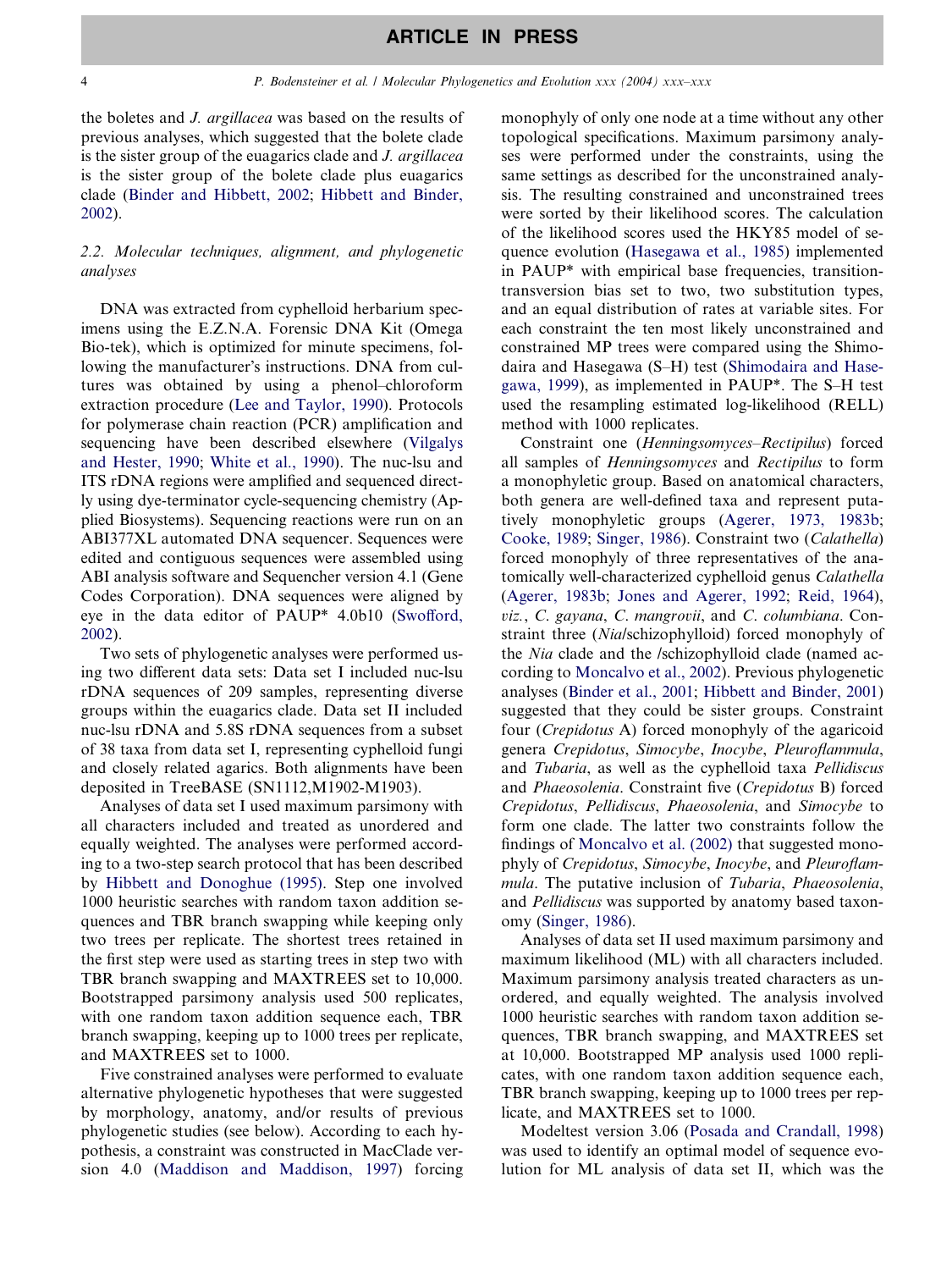$GTR + G + I$  model with six substitution types, nucleotide frequencies set to  $A=0.28340$ ,  $C=0.18280$ ,  $G= 0.25730$ ,  $T= 0.27650$ , and the distribution of rates at variable sites modeled on a discrete gamma distribution with four rate classes and shape parameter  $\alpha$ = 0.7139. The ML analysis employed a heuristic search with the best trees obtained in the MP analysis used as starting trees for TBR branch swapping with MAX-TREES set to 1000. Bootstrapped ML analysis used 1000 replicates with one random taxon addition sequence per replicate, TBR branch swapping, and MAX-TREES set to 1000.

Three constrained analyses were performed on data set II, corresponding to the first three constrained analyses conducted on data set I. Constraints one to three forced monophyly of the representatives of Henningsomyces and Rectipilus, Calathella, as well as the Niaand the /schizophylloid clade, respectively. Constrained analyses were performed using the same settings as the unconstrained analysis. Constrained as well as unconstrained MP trees were sorted by their likelihood scores using the HKY85 model of sequence evolution. For each constraint the 10 most likely unconstrained and constrained MP trees were compared using the S–H test with 1000 RELL replicates.

#### 3. Results

#### 3.1. PCR and sequencing

PCR products were obtained from 31 (ca. 40%) of the DNA's extracted from cyphelloid material. PCR product sizes of partial nuc-lsu rDNA usually ranged from ca. 0.92 to 0.97 kb. Nuc-lsu rDNA products of Henningsomyces candidus PB338, H. puber GUA-307, and H. spec. C58569 were ca1.1 and 1.3 kb, respectively, showing an insertion next to the  $3'$  end of the LR5 primer region. The alignment did not include the inserted sequences. PCR products of ITS rDNA ranged from 568 to 767 bp. In total, 27 nuc-lsu and 30 ITS rDNA sequences of cyphelloid samples were generated. Thirteen nuc-lsu and eight ITS rDNA sequences were obtained for other forms [\(Table 1](#page-2-0)). Cyphelloid ITS spacer regions 1 and 2 were too divergent to be alignable over the represented taxa. An 170 bp partition of the conserved 5.8S rDNA region was included in analyses of data set II.

PCR products of five samples (Aphyllotus campanelliformis PB306/RA, Calathella eruciformis PB310/RA, Flagelloscypha kavinae PB346/RA5505, Maireina spec. PB319/RA6018, and Seticyphella niveola PB311/RA) represented not the target samples, but rDNA from macroscopically undetectable ascomyceteous contaminants, which were identified by a BLAST search. PCR products of three cyphelloid samples corresponded to homobasidiomyceteous sequences, but were determined

to be putatively erroneous. One sequence obtained from Woldmaria crocea HorakB1 was placed in the polyporoid clade with NJ bootstrap support of 71%, but another isolate of W. crocea, NH-10.23.95, was placed in a strongly supported (NJ bootstrap= $91\%$ ) group within the euagarics clade, which was dominated by cyphelloid forms. The sequence obtained from a culture of Lachnella villosa (CBS609.87) was nested within representatives of the non-cyphelloid genera Auriculariopsis and Schizo $phyllum$  (NJ bootstrap= $83\%$ ), but three other *Lachnella* sequences (obtained from two specimens of L. villosa and one of L. alboviolascens) formed a separate, strongly supported (NJ bootstrap = 94  $\%$ ) monophyletic group. Finally, the sequence from a culture of Stromatoscypha fimbriata (CBS321.58) was suggested as sister group of *Pholiota lenta* (NJ bootstrap =  $99\%$ ), whereas two previously generated sequences of S. fimbriata (AF261370, AF261371) were placed in the /hydropoid clade sensu Moncalvo et al.  $(2002)$  (NJ bootstrap = 98%) confirming the results of this previous study. In all three cases, the results of a BLAST search using the putatively erroneous sequences as query returned results correspondent to the results of the preliminary analyses. There is no anatomical evidence that the three putatively erroneous samples were correctly placed. Since misidentification of the original cyphelloid material or PCR and laboratory errors could not be ruled out those sequences were pruned from the preliminary data set before assembling data set I.

#### 3.2. Analyses of data set I

Data set I had an aligned length of 977 characters, with 514 variable, and 379 parsimony-informative positions. Step one of the unconstrained MP analysis recovered two trees of 4704 steps. TBR branch swapping on these trees produced 9588 most parsimonious trees of 4703 steps (CI= 0.184, RI = 0.609) [\(Fig. 1\)](#page-5-0).

In general, the higher order relationships within the euagarics clade received weak bootstrap support. Nevertheless, 74 nodes received support of at least 70%. Clades are labeled using the notation and terminology of [Moncalvo et al. \(2002, e.g., ''/schizophylloid clade''\).](#page-13-0) Cyphelloid taxa are placed in 11 different groups within the euagarics clade ([Fig. 1](#page-5-0)). Seven of the 16 included cyphelloid genera are concentrated in the strongly supported (bootstrap= $95\%$ ) Nia clade, including samples of Calathella, Cyphellopsis, Flagelloscypha, Halocyphina, Lachnella, Merismodes, and Woldmaria. The Nia clade is named after the gasteromycete Nia vibrissa, which forms a well-supported Nia core clade of marine homobasidiomycetes (bootstrap= $84\%$ ) with the cyphelloid taxa Halocyphina villosa and Calathella mangrovii, as previously recognized by [Hibbett and Binder \(2001\)](#page-13-0). This marine clade is placed among terrestrial cyphelloid taxa, of which Flagelloscypha and Lachnella, as well as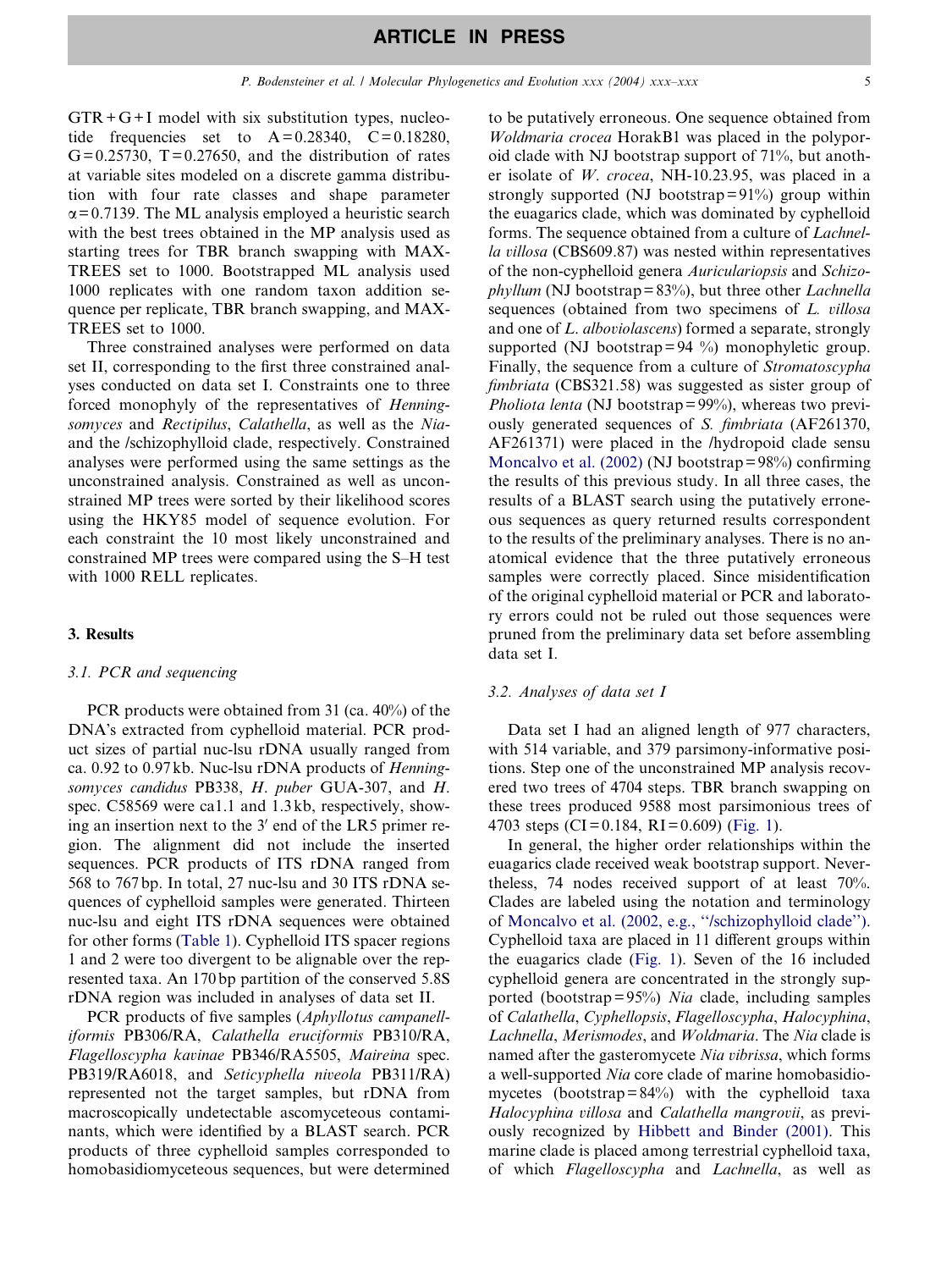<span id="page-5-0"></span>

Fig. 1. Phylogenetic placement of cyphelloid homobasidiomycetes in the euagarics clade inferred from maximum parsimony analyses of nuc-lsu rDNA sequences. Tree 1/9588 (4703 steps, CI= 0.184, RI= 0.609). Bootstrap frequencies  $\geq 50\%$  are shown above branches. Branches that collaps in the strict consensus tree are marked with an asterisk. Names of cyphelloid samples are given in bold. Cyphelloid samples that are not included in labeled clades are marked with an arrow. Clades that have been recognized by [Moncalvo et al. \(2002\)](#page-13-0) are indicated by/in front of the name of the clade. Samples, of which new sequences had been generated in this study, are given with isolate number, sequences downloaded from GenBank are given with accession number.

Cyphellopsis and Merismodes, respectively, form weakly supported (bootstrap =  $70\%$ ) monophyletic groups. The Nia clade also includes two corticioid forms, Dendrothele acerina and D. griseocana.

Amyloflagellula inflata is the only cyphelloid species placed in the /marasmioid clade sensu [Moncalvo et al.](#page-13-0) [\(2002\)](#page-13-0) (bootstrap= $90\%$ ). The sister group of A. inflata is an undescribed marasmioid species with a poroid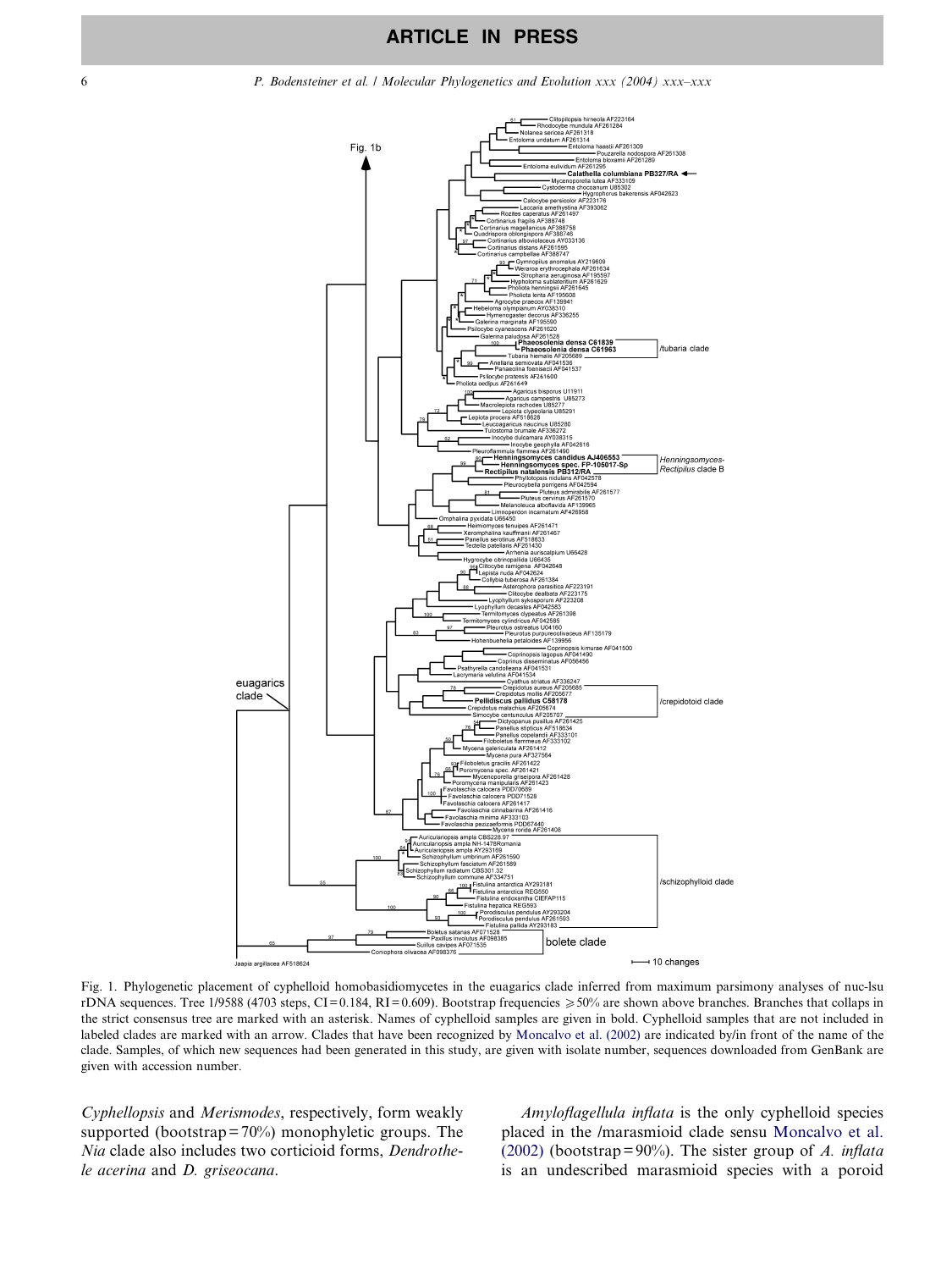P. Bodensteiner et al. / Molecular Phylogenetics and Evolution xxx (2004) xxx–xxx 7



Fig 1. (continued)

hymenophore (bootstrap= 93%). The /marasmioid clade also includes two well-supported subclades (bootstrap= $85$  and  $81\%$ , respectively) that contain representatives of the gilled genera Chaetocalathus and Crinipellis, which [Singer \(1986\)](#page-14-0) suggested are closely related.

The present study, included six samples of the cyphelloid genus Henningsomyces, and three samples of the morphologically and anatomically similar genus Rectipilus. They were placed in two strongly supported clades: Henningsomyces–Rectipilus clade A (bootstrap =  $100\%$ ), which contains four samples of *Henningsomyces* and two of Rectipilus, and Henningsomyces–Rectipilus clade B (bootstrap= $99\%$ ), which contains two samples of Henningsomyces and one of Rectipilus. Henningsomyces–Rectipilus clades A and B are not closely related in the MP tree ([Fig. 1](#page-5-0)).

The cyphelloid genus Stigmatolemma is nested in the weakly supported (bootstrap= 56%) /resupinatus clade sensu [Moncalvo et al. \(2002\)](#page-13-0), which includes three species of the gilled genus Resupinatus as well as three identified samples of Stigmatolemma. An unidentified cyphelloid sample forms a strongly supported (boot $strap = 99\%$  monophyletic group with two samples of S. *poriaeforme* and putatively represents a further Stigmatolemma specimen. The cyphelloid species Calyptella capula is placed as the sister group of the /resupinatus clade, but without bootstrap support.

The type species of the "Cyphellaceae," Cyphella dig*italis*, is weakly supported (bootstrap  $= 61\%$ ) as the sister group of a sequence that was thought to represent the agaric Entoloma lividum [\(Fig. 1\)](#page-5-0). However, this sequence did not cluster with the four other sequences of Entolo*ma* in the data set, suggesting that the " $E$ . lividum" sequence may be misidentified or a contaminant.

The placements of the remaining cyphelloid samples in the MP trees received less than 50% bootstrap support. The cyphelloid species Pellidiscus pallidus is nested in the /crepidotoid clade sensu [Moncalvo et al. \(2002\),](#page-13-0) which is represented here by three *Crepidotus* and one Simocybe species. Calathella columbiana is placed as sister group of Mycenoporella lutea, which is a mycenoid fungus with poroid hymenophore. Two other species of Calathella, C. mangrovii and C. gayana, are nested in the Nia clade, however. Phaeosolenia densa is placed as a sister group of the collybioid Tubaria hiemalis, which represent the /tubaria clade sensu [Moncalvo](#page-13-0) [et al. \(2002\)](#page-13-0). Two samples of the cyphelloid species S.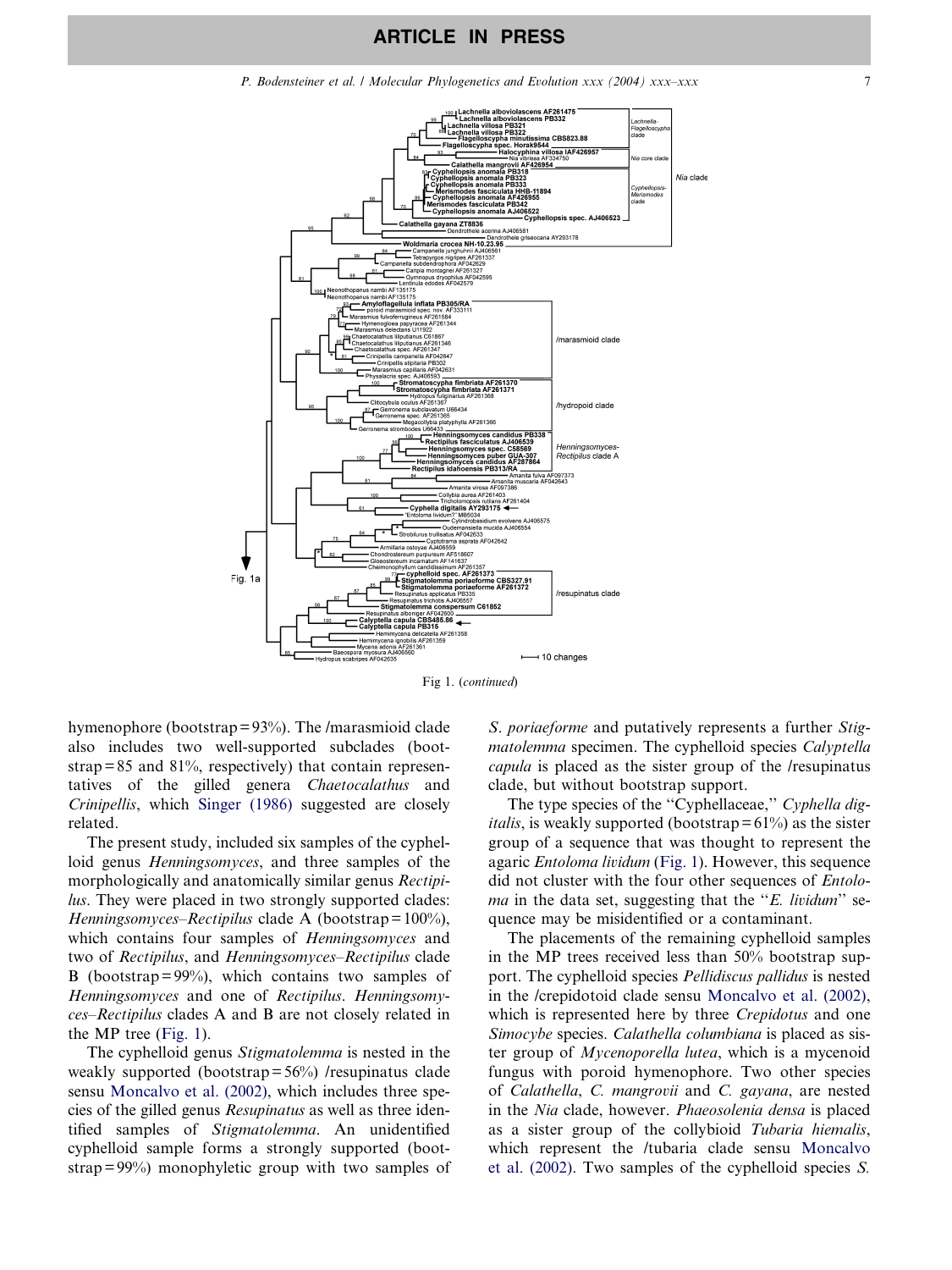<span id="page-7-0"></span>8 **P.** Bodensteiner et al. *| Molecular Phylogenetics and Evolution xxx* (2004) xxx–xxx

| Table 2                                                                               |  |  |  |  |  |
|---------------------------------------------------------------------------------------|--|--|--|--|--|
| Comparison of unconstrained and constrained MP trees obtained with data sets I and II |  |  |  |  |  |

|                                          | No. of trees | <b>Steps</b> | <b>CI</b> | <b>RI</b> | $-\ln L$    | S-H test      |
|------------------------------------------|--------------|--------------|-----------|-----------|-------------|---------------|
| Data set I                               |              |              |           |           |             |               |
| Unconstrained MP analysis                | 9588         | 4703         | 0.184     | 0.609     | 28212.02558 | $P = 0.481$   |
| Constraint 1 [Henningsomyces-Rectipilus] | 10.000       | 4719         | 0.184     | 0.607     | 28244.07226 | $P = 0.258$   |
| Constraint 2 [Calathella]                | 10,000       | 4759         | 0.182     | 0.603     | 28378.41416 | $P = 0.008^*$ |
| Constraint 3 [Nia-/schizophylloid]       | 10.000       | 4705         | 0.184     | 0.609     | 28224.53709 | $P = 0.411$   |
| Constraint 4 [Crepidotus A]              | 10,000       | 4707         | 0.184     | 0.608     | 28264.08822 | $P = 0.206$   |
| Constraint 5 [Crepidotus B]              | 10.000       | 4711         | 0.184     | 0.608     | 28207.51489 | Best          |
| Data set II                              |              |              |           |           |             |               |
| Constraint 1 [Henningsomyces-Rectipilus] | 36           | 983          | 0.479     | 0.751     | 7098.91242  | $P = 0.487$   |
| Constraint 2 [Calathella]                | 108          | 1031         | 0.457     | 0.727     | 7284.18791  | $P = 0.000^*$ |
| Constraint 3 [Nia-/schizophylloid]       | 69           | 977          | 0.482     | 0.754     | 7089.23642  | $P = 0.779$   |

The best tree according to likelihood score is provided for unconstrained and each case of constrained MP analyses performed on data sets I and II. Constrained trees that can be rejected based on the results of the S–H test (P< 0.050) are indicated by an asterisk.

fimbriata are placed in the /hydropoid clade forming the sister group of Hydropus fuliginarius.

The weakly supported (bootstrap  $= 55\%$ ) /schizophylloid clade includes no cyphelloid species sensu stricto. It is formed by two strongly supported (bootstrap =  $100\%$ ) sister groups containing Schizophyllum and Auriculariopsis, and Fistulina and Porodisculus, respectively.

The phylogenetic topology suggested by unconstrained MP trees was compared with trees obtained in constrained analyses performed on data set I. The results of the S–H test (Table 2) indicate that only in the case of constraint two (Calathella) can the constrained trees be rejected, suggesting polyphyly of the cyphelloid genus Calathella. In the case of constraints one (Henningsomyces–Rectipilus), three (Nia-/schizophylloid), and four (Crepidotus A), none of the constrained trees can be rejected. In the case of constraint five (Crepidotus B), the S–H test indicates that the constrained trees have a better likelihood score than the unconstrained trees.

#### 3.3. Analyses of data set II

Data set II had an aligned length of 1082 characters, with 350 variable, and 270 parsimony-informative positions. The cyphelloid taxa C. digitalis and S. fimbriata, and seven species of agarics that were placed alongside cyphelloid forms in the /crepidotoid clade, /tubaria clade, and /resupinatus clade were not included in data set II, because they lack 5.8S rDNA sequences. Maximum parsimony analysis produced 81 trees (975 steps,  $CI = 0.483$ ,  $RI = 0.755$ ). The groupings of cyphelloid and non-cyphelloid taxa in trees derived from data set II are consistent with the groupings obtained in analyses of data set I ([Figs. 1, 2](#page-5-0)). Levels of bootstrap support for the individual clades containing cyphelloid forms in analyses of data set II are equal to or higher than those in analyses of data set I, except for L. villosa and the Nia core clade, which received slightly stronger support in

analyses of data set I ([Figs. 1, 2](#page-5-0)). The backbone of the phylogeny is almost completely unresolved, however ([Fig. 2](#page-8-0)).

The tree recovered by ML analysis of data set II  $(-\ln L = 6472.46293)$  is consistent with the strict consensus of the MP trees ([Figs. 2 and 3\)](#page-8-0). P. pallidus and P. densa form a monophyletic group that was not resolved in the strict consensus of the MP trees, but that was present in 18 of the 81 most parsimonious trees. This clade received less than 50% bootstrap support, however. Additionally, the ML tree suggests that C. capula is the sister group of the /resupinatus clade, but with weak bootstrap support. Both the ML tree and the strict consensus of the MP trees suggest that the *Henningsomyces*-Rectipilus clade A is the sister group of the Nia clade (but without bootstrap support), and is not closely related to the Henningsomyces–Rectipilus clade B ([Figs. 2](#page-8-0) [and 3](#page-8-0)).

Constrained analyses one to three were performed on data set II corresponding to the phylogenetic hypotheses tested on data set I and compared to unconstrained trees (Table 2). Results of the S–H test suggest that only in the case of constraint two (Calathella) can the constrained trees be rejected, whereas none of the trees retrieved under constraints one and three (Henningsomyces–Rectipilus and Nia-/schizophylloid) can be rejected.

#### 4. Discussion

Results of the present study confirm that cyphelloid homobasidiomycetes are a polyphyletic group of species that have been derived by reduction from within the euagarics clade [\(Agerer, 1978a](#page-13-0); [Donk, 1959](#page-13-0); [Horak and](#page-13-0) [Desjardin, 1994](#page-13-0); [Singer, 1966, 1986](#page-14-0)). Unconstrained topologies suggest that there have been about 10–12 independent origins of cyphelloid forms, although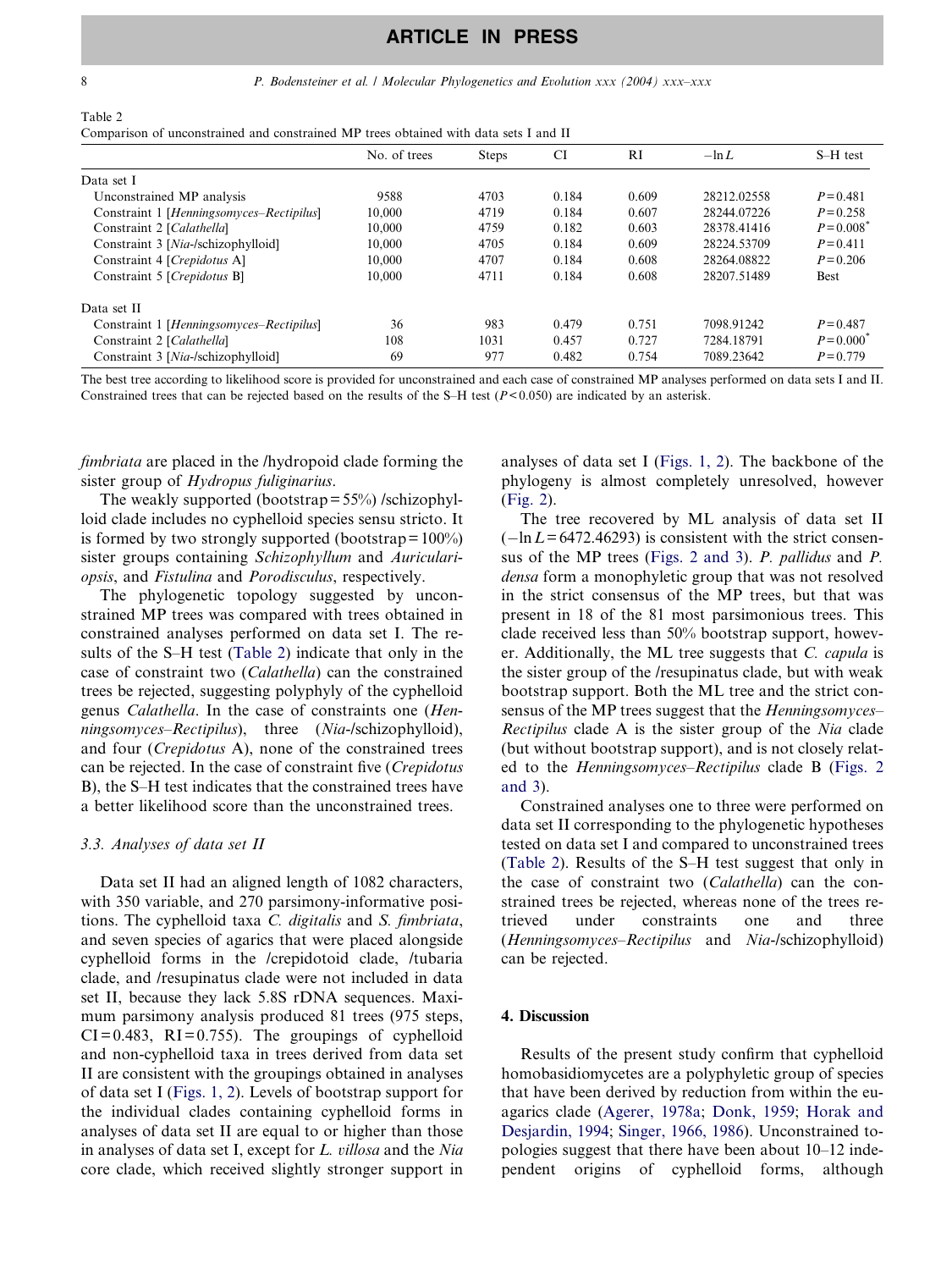<span id="page-8-0"></span>

Fig. 2. Phylogenetic relationships of cyphelloid homobasidiomycetes inferred from maximum parsimony analysis of nuc-lsu rDNA and 5.8S rDNA sequences. Strict consensus of 81 most parsimonious trees. Bootstrap frequencies  $\geq 50\%$  are shown above branches, corresponding bootstrap values from analyses of data set I are given in parentheses below branches. Clades are labeled according to [Fig. 1.](#page-5-0) Names of cyphelloid samples are given in bold. The fruiting body habit of representatives of selected taxa is illustrated: (a) Cyphellopsis anomala; (b) Merismodes fasciculata; (c) Calathella gayana; (d) Lachnella alboviolascens; (e) Henningsomyces candidus; (f) Crinipellis stipitaria; (g) Amyloflagellula inflata; (h) Chaetocalathus liliputianus; (i) Resupinatus applicatus; (j) Stigmatolemma conspersum; (k) Rectipilus natalensis; (l) Phaeosolenia densa; and (m) Pellidiscus pallidus. Scale bar= 1mm. Corresponding letters are given in parentheses next to illustrated samples.

evaluation of constrained topologies indicates that there may have been fewer origins. In the following sections, the phylogenetic groupings of cyphelloid taxa are discussed based on both molecular and non-molecular evidence. The questionable phylogenetic placements of the non-cyphelloid species Calocybe persicolor, Megacollybia platyphylla, and Rozites caperatus, which are in conflict with previous results and/or anatomical evidence, are not considered within the scope of this discussion.

The *Nia* clade represents the major concentration of cyphelloid forms in the euagarics clade. Previous studies revealed that the cyphelloid taxa H. villosa, C. mangrovii, and Cyphellopsis anomala as well as the marine gasteromycete N. vibrissa are in this group [\(Hibbett and](#page-13-0)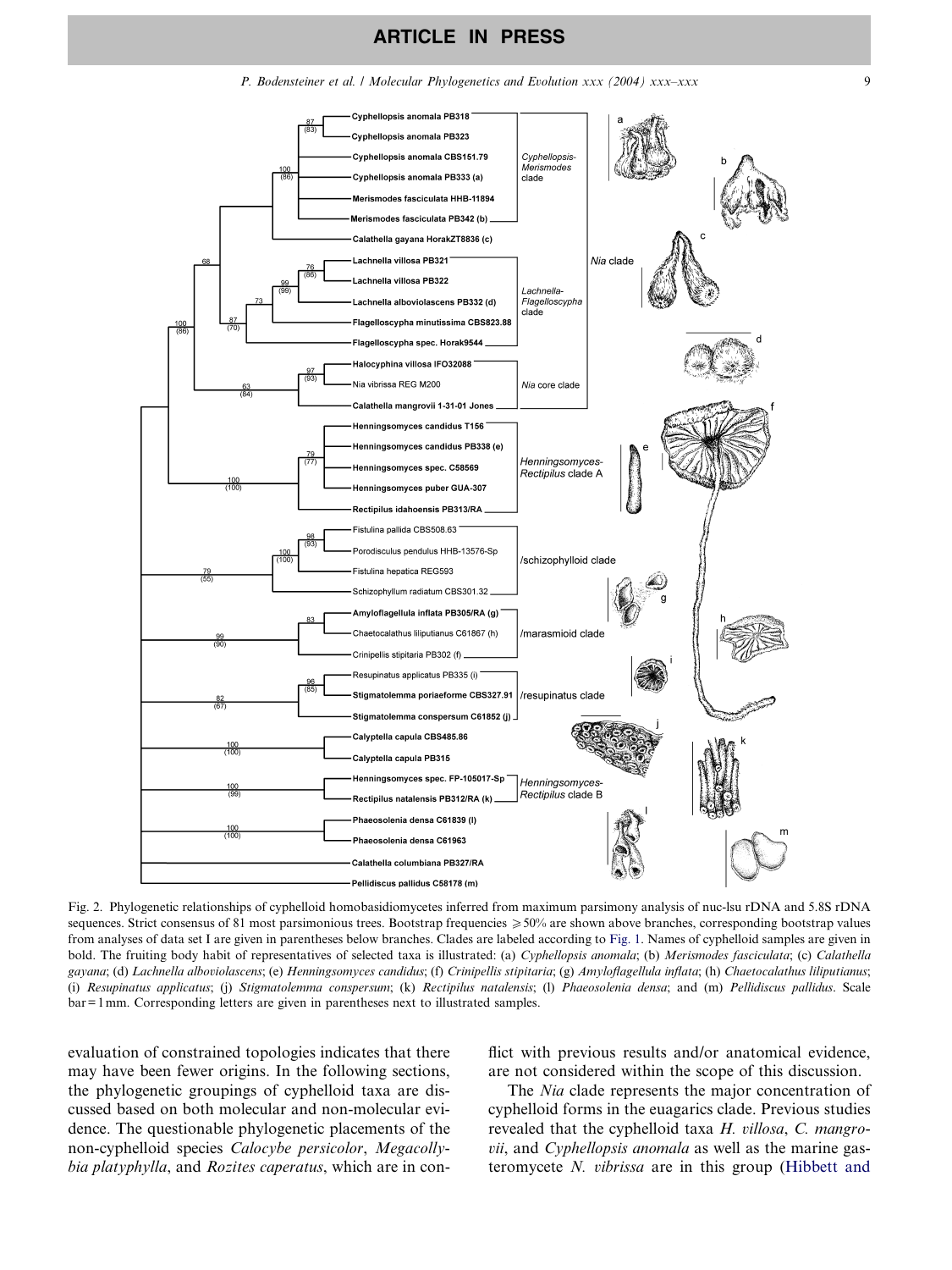<span id="page-9-0"></span>

Fig. 3. Phylogenetic relationships of cyphelloid homobasidiomycetes inferred from maximum likelihood analysis (tree score:  $-\ln L = 6472.46293$ ) from nuc-lsu rDNA and 5.8S rDNA sequences. Maximum likelihood bootstrap frequencies  $\geqslant$  50% are shown above branches. Names of cyphelloid samples are given in bold. Clades are labeled according to [Figs. 1 and 2](#page-5-0).

[Binder, 2001\)](#page-13-0). The present study shows that the cyphelloid species Calathella gayana, C. anomala, Flagelloscypha minutissima, Lachnella alboviolascens, L. villosa, Merismodes fasciculata, and W. crocea also belong to this clade. Four of the included genera (Calathella, Cyphellopsis, Merismodes, and Woldmaria) were previously classified in the Cyphellopsidaceae (Jülich, 1982), which the present results suggest is not monophyletic.

Present findings agree with those of previous molecular studies that suggested close relationships between aquatic homobasidiomycetes represented by the Nia core clade and terrestrial cyphelloid taxa ([Binder et al.,](#page-13-0) [2001;](#page-13-0) [Hibbett and Binder, 2001\)](#page-13-0). The Nia core clade contains three marine species, N. vibrissa, which grows on fully submerged substrates, as well as the mangrove-inhabiting cyphelloid species H. villosa and C. mangrovii [\(Hibbett and Binder, 2001\)](#page-13-0). All other members of the Nia clade are purely terrestrial, which indicates that the marine habit is derived in this group. N. vibrissa represents a unique case of derivation of a gasteroid form from cyphelloid precursors.

Monophyletic groups are formed by Lachnella plus Flagelloscypha, as well as Cyphellopsis plus Merismodes. These relationships had already been suggested by anatomical evidence. Lachnella and Flagelloscypha share major characters of basidia, spores, and surface hyphae ([Agerer, 1983b](#page-13-0); [Reid, 1964;](#page-14-0) [Singer, 1986\)](#page-14-0). The delimitation of these genera is mainly based on the different shape of the distal part of the surface hyphae, viz tapering, whip-like ends that lack a crystal covering in Flagel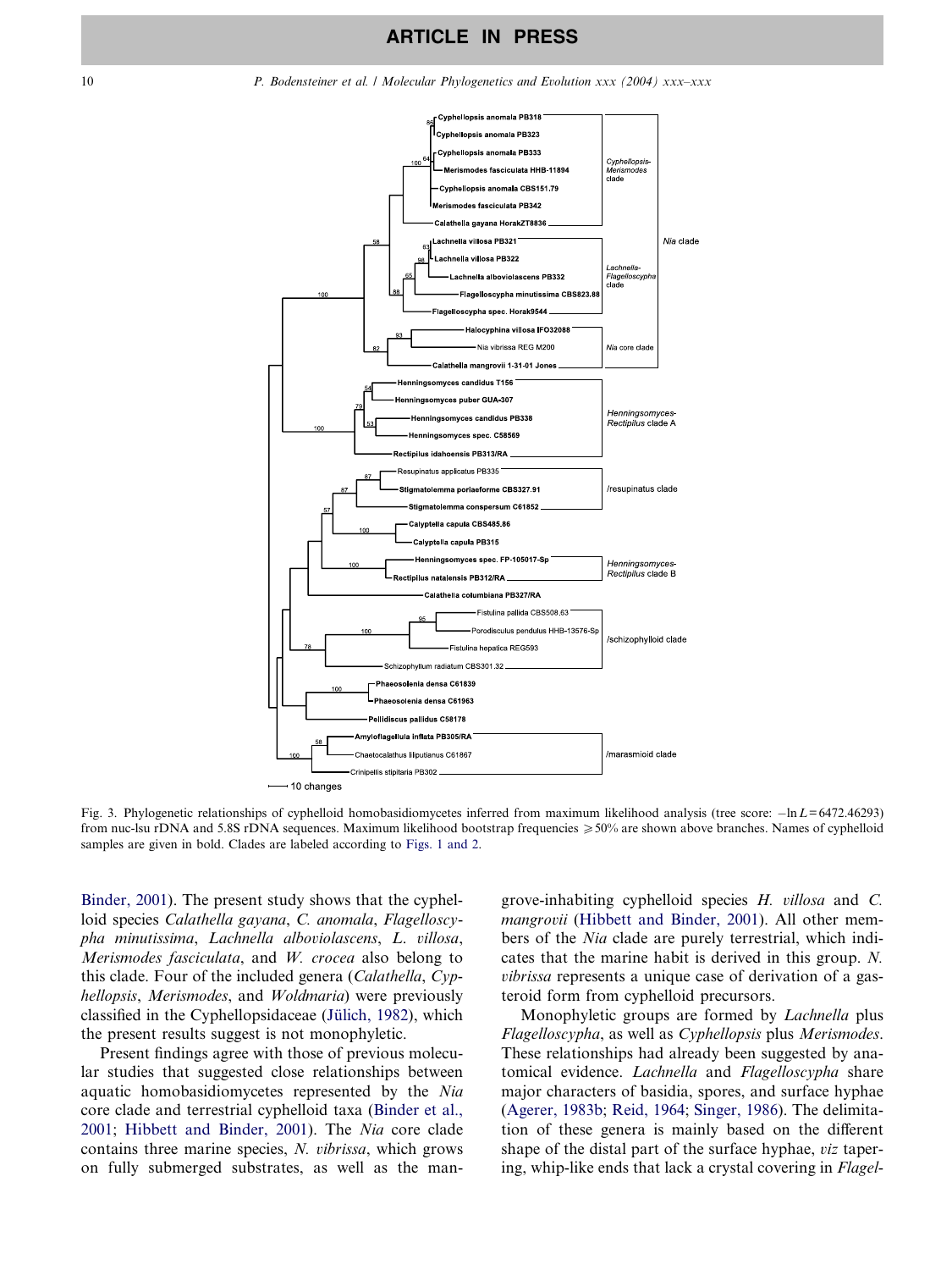loscypha, vs. non-tapering and completely encrusted tips in Lachnella [\(Agerer, 1975, 1979b,c, 1980a, 1983b, 2002;](#page-13-0) [Reid, 1964](#page-14-0)). These two genera are linked by species with intermediate pattern of characters ([Agerer, 1979d,](#page-13-0) [1983b\)](#page-13-0) and have been placed in the Lachnellaceae ([Agerer, 1983b;](#page-13-0) Jülich, 1982). Results of the present study suggest that *Flagelloscypha* is paraphyletic ([Figs.](#page-5-0)  $1-3)$ .

Cyphellopsis and Merismodes are distinguished by the habit of their fruiting bodies. Merismodes produces fascicle-like complexes of tightly connate fruiting bodies ([Fig. 2\)](#page-8-0), whereas Cyphellopsis has single to branched or proliferating compound fruiting bodies that are seated in a more or less well-developed subiculum ([Reid,](#page-14-0) [1964](#page-14-0)) ([Fig. 2\)](#page-8-0). Data sets I and II included multiple samples of M. fasciculata and C. anomala, the latter representing a species complex of anatomically similar taxa. Consistent with anatomical evidence, results of both MP and ML analyses suggest that *Cyphellopsis* and Merismodes are very closely related ([Figs. 1–3\)](#page-5-0). The internal relationships of the Cyphellopsis–Merismodes clade could not be resolved with data sets I or II. The separation of Cyphellopsis and Merismodes based on morphological and anatomical characters has been controversial ([Agerer, 1975, 1978b, 1980b, 1983b](#page-13-0); [Agerer et](#page-13-0) [al., 1980;](#page-13-0) [Cooke, 1962, 1989;](#page-13-0) [Donk, 1931, 1959, 1962;](#page-13-0) [Kirk et al., 2001;](#page-13-0) [Moser, 1983](#page-13-0); [Reid, 1961, 1964;](#page-14-0) [Singer,](#page-14-0) [1986](#page-14-0)). The results of the present study do not support recognition of two separate genera ([Figs. 1–3](#page-5-0)).

The Nia clade also contains two corticioid species, D. acerina and D. griseocana. A relationship of D. acerina with the cyphelloid taxa *L. villosa* and *C. anomala* (as well as to Schizophyllum commune) was suggested by a previous molecular phylogenetic analysis ([Langer,](#page-13-0) [2002](#page-13-0)). Main parts of the hymenia of the Dendrothele species are formed by irregularly branched hyphal elements with a dense crystal covering [\(Eriksson and Ryv](#page-13-0)[arden, 1975\)](#page-13-0), which resemble the surface hairs found in some cyphelloid taxa ([Agerer, 1978b, 1983a,b](#page-13-0); [Horak](#page-13-0) [and Desjardin, 1994;](#page-13-0) [Reid, 1961;](#page-14-0) [Singer, 1986\)](#page-14-0). The cyphelloid species in the Nia clade have non-ramified surface hyphae ([Agerer, 1975, 1978b, 1986b;](#page-13-0) [Cooke, 1962;](#page-13-0) [Reid, 1964\)](#page-14-0), however. There is no obvious anatomical similarity of corticioid and cyphelloid forms in the Nia clade.

Analyses of data set I suggest that W. crocea is placed as the sister group to the other members of the Nia clade ([Fig. 1](#page-5-0)). This relationship is noteworthy in that it is the only cyphelloid species in the Nia clade that has surface hyphae without a crystal covering and differs from other cyphelloid forms in having sigmoid to fusiform spores and the habit of growing specifically on the ostrich fern Matteuccia struthiopteris [\(Agerer, 1983b](#page-13-0); [Cooke, 1962;](#page-13-0) [Woldmar, 1954](#page-14-0)).

Three samples of the cyphelloid genus Calathella were included in data sets I and II. In all analyses, the

marine species *C. mangrovii* and the terrestrial *C. gayana* are placed in the Nia clade, whereas C. columbiana is placed separately ([Figs. 1–3](#page-5-0)). Analyses of data set I suggest that C. columbiana is the sister group of M. lutea, a mycenoid species with a poroid hymenophore ([Horak,](#page-13-0) [1968](#page-13-0); [Singer, 1986\)](#page-14-0). Results of the S–H tests on constrained topologies suggest that monophyly of Calathella can be rejected ([Table 2](#page-7-0)). Nevertheless, the genus Calathella is anatomically well-characterized by distinctly suburniform basidia with widened middle, cylindric to allantoid spores, and completely encrusted surface hyphae [\(Agerer, 1983b\)](#page-13-0). Additionally, all Calathella species produce proliferating or to a various degree connate fruiting bodies [\(Agerer, 1983b;](#page-13-0) [Bodensteiner](#page-13-0) [et al., 2001\)](#page-13-0). Considering this combination of distinctive characters, the separation of C. columbiana from other Calathella species is surprising. Besides the taxa included here, there are five other described species of Calathella ([Agerer, 1983b](#page-13-0); [Bodensteiner et al., 2001;](#page-13-0) [Jones and](#page-13-0) [Agerer, 1992;](#page-13-0) [Reid, 1964\)](#page-14-0). Inclusion of sequences of these taxa and additional samples of C. columbiana are required to fully resolve the status of Calathella.

Previous phylogenetic studies ([Binder et al., 2001;](#page-13-0) [Hibbett and Binder, 2001](#page-13-0); [Langer, 2002](#page-13-0)) suggested that the /schizophylloid clade could form the sister group of the Nia clade. With Schizophyllum and Fistulina the / schizophylloid clade contains genera, whose unique fruiting bodies with ''split gills'' in case of Schizophyllum and a ''pore-like'' hymenophore composed of individual tubes in the case of Fistulina resemble aggregates of single cyphelloid fruiting bodies ([Cooke, 1989;](#page-13-0) [Donk, 1964;](#page-13-0) [Nuss, 1980](#page-14-0); [Singer, 1986](#page-14-0)). The putative relationship of Schizophyllum and Fistulina with cyphelloid taxa is controversial and has been discussed by different authors ([Agerer, 1978a](#page-13-0); [Bondarzew and Singer, 1941](#page-13-0); [Cooke,](#page-13-0) [1962](#page-13-0); [Donk, 1959, 1964;](#page-13-0) [Lohwag and Follner, 1936;](#page-13-0) [Singer, 1986\)](#page-14-0). The putative sister group relationship of the Nia clade and the /schizophylloid clade was not revealed by MP and ML analyses of the current study. However, results of constrained analyses on data sets I and II indicate that the hypothesis that these clades form a monophyletic group can not be rejected ([Table 2](#page-7-0)).

One of the cyphelloid taxa that has been suggested to be related to *Schizophyllum* is the genus *Stromatoscypha* (syn. Porotheleum), which produces aggregates of fruiting bodies that are densely crowded on a membranous subiculum ([Cooke, 1989;](#page-13-0) [Donk, 1951, 1959;](#page-13-0) [Reid,](#page-14-0) [1964](#page-14-0)). Stromatoscypha has been classified in the Schizophyllaceae by [Donk \(1964\)](#page-13-0), but analyses of data set I suggest that *S. fimbriata* is placed in the /hydropoid clade ([Fig. 1\)](#page-5-0), which is consistent with previous findings by [Moncalvo et al. \(2002\)](#page-13-0). Monophyly of the /hydropoid clade is strongly supported (bootstrap= $95\%$ ), but the precise placement of S. fimbriata within this group is not resolved with confidence. In the MP trees, it is the sister group of  $H$ . fuliginarius, which is a pileate,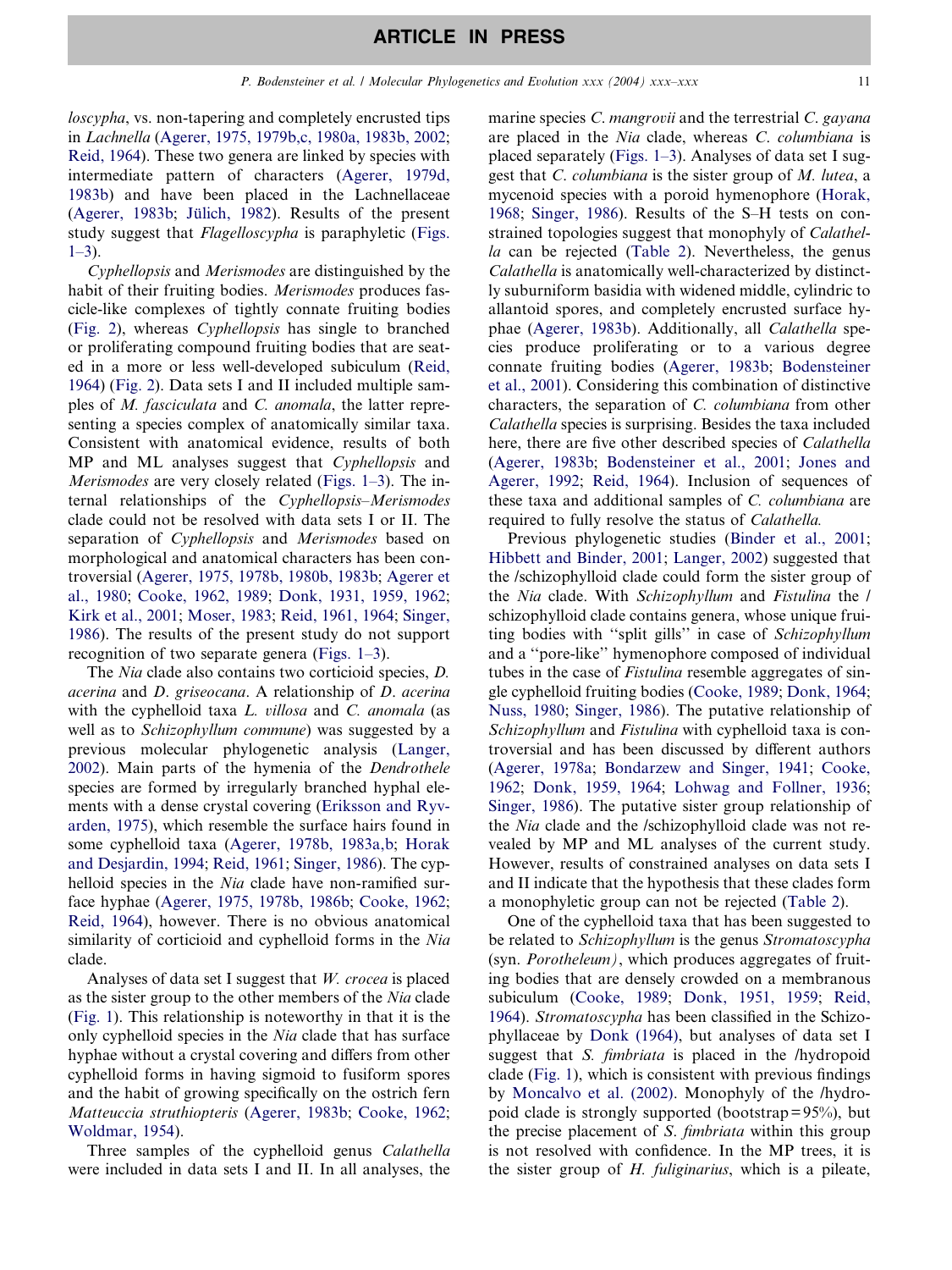gilled fungus with laticiferous hyphae and amyloid spores (i.e., staining blue in iodine). None of these characters are found in S. *fimbriata* [\(Donk, 1951, 1959](#page-13-0); Küh[ner, 1938;](#page-13-0) [Reid, 1964;](#page-14-0) [Singer, 1986\)](#page-14-0). Therefore, analyses of additional species of the /hydropoid clade is required to infer morphological evolution in the group, and to resolve the phylogenetic placement of S. fimbriata.

Both MP and ML trees suggest that there are two separate clades, each strongly supported, including samples of the genera Henningsomyces and Rectipilus, although monophyly of these two clades could not be rejected by the S–H test ([Table 2\)](#page-7-0). The identification of two separate Henningsomyces–Rectipilus clades A and B could not have been easily predicted by anatomical evidence. For both genera, different putative relationships had been suggested previously, with the Lachnellaceae including Lachnella and Flagelloscypha in case of Rectipilus [\(Agerer, 1983b\)](#page-13-0), with the Schizophyllaceae [\(Donk, 1964](#page-13-0)) or with Calyptella ([Agerer,](#page-13-0) [1983b](#page-13-0)) in the case of Henningsomyces.

Representatives of Henningsomyces and Rectipilus produce very similar looking, more or less tubular fruiting bodies ([Fig. 2](#page-8-0)), whose micro-characters, such as spore shape and size, differ only slightly ([Agerer, 1973,](#page-13-0) [1979a, 1983b, 1986a;](#page-13-0) [Cooke, 1989](#page-13-0); [Singer, 1986;](#page-14-0) [Vila](#page-14-0) [et al., 1999](#page-14-0)). Unlike Rectipilus species, Henningsomyces species produce slightly gelatinous fruiting bodies [\(Ager](#page-13-0)[er, 1973, 1983b](#page-13-0)). However, the delimitation of the two genera is mainly based on the branching pattern of the surface hyphae, which is considered a taxonomically important character at the generic level among cyphelloid fungi ([Agerer, 1973, 1980b, 1982, 1983a\)](#page-13-0). All members of Henningsomyces produce consistently branched surface hyphae, whereas those of Rectipilus species are usually non-ramified [\(Agerer, 1973, 1979a, 1983b\)](#page-13-0). Results of the current study suggest independent transitions in the branching mode within the Henningsomyces–Rectipilus clades, and call the validity of the present delimitation and species composition of these genera into question. Neither the geographical origins of the included samples ([Table 1\)](#page-2-0) nor any obvious anatomical characters distinguish the recognized clades A and B. To evaluate the significance of the branching pattern of the surface hyphae as a distinctive taxonomic feature, the inclusion of multiple samples representing other Henningsomyces and Rectipilus species is required.

Maximum parsimony trees obtained with data sets I and II suggest that the cyphelloid species A. inflata is placed among marasmioid taxa, all of which share the presence of dextrinoid (i.e., staining reddish brown in iodine solution) hyphae or parts of hyphae ([Agerer, 1978a](#page-13-0); [Agerer and Boidin, 1981](#page-13-0); [Singer, 1942, 1966, 1976,](#page-14-0) [1986\)](#page-14-0). The species that represent this clade in data set II possess dextrinoid hairs, which cover the fruiting bodies of Crinipellis stipitaria and Chaetocalathus liliputianus, or dextrinoid whip-like appendices of hyphae that form the subiculum and the external cuticle of the fruiting bodies of A. inflata [\(Agerer, 1978a](#page-13-0); [Agerer and](#page-13-0) [Boidin, 1981](#page-13-0); [Singer, 1942, 1986](#page-14-0)). A. inflata produces cup-shaped fruiting bodies with a smooth hymenophore ([Agerer and Boidin, 1981](#page-13-0); see also Fig. 2). It is a typical cyphelloid representative of the genus Amyloflagellula, which includes both cyphelloid and agaricoid species ([Agerer and Boidin, 1981](#page-13-0)), whereas the genera Crinipellis and Chaetocalathus have gilled fruiting bodies ([Fig.](#page-8-0) [2\)](#page-8-0). Based on the anatomical similarities, these three genera have been placed in one tribe by [Singer \(1986\).](#page-14-0) Putative relationships with Crinipellis and Chaetocalathus also have been suggested for the cyphelloid genera Lachnella and Flagelloscypha [\(Agerer, 1978a, 1983b;](#page-13-0) [Donk,](#page-13-0) [1959;](#page-13-0) [Singer, 1986](#page-14-0)), which include species with dextrinoid surface hyphae. Results of the present study, however, suggest that Lachnella and Flagelloscypha are placed in the *Nia* clade (Figs.  $1-3$ ).

The relationship of the cyphelloid genus Stigmatolemma with the gilled genus Resupinatus agrees with expectations based on anatomy as well as with previous results of molecular studies by [Moncalvo et al. \(2002\)](#page-13-0). Members of both genera produce more or less cupulate, gelatinous fruiting bodies, whose external cuticle is formed by irregularly diverticulate hyphae. They also share characters such as the possession of pigmented hyphae and characteristic globule bearing structures in different parts of the fruiting bodies, as well as major spore features ([Agerer, 1978a,b;](#page-13-0) [Cooke, 1962;](#page-13-0) [Donk, 1962](#page-13-0); [Singer, 1986;](#page-14-0) [Thorn and Barron, 1986](#page-14-0)). Additionally, there are similarities in the way of living, viz., the putative parasitism of members of both genera [\(Thorn and](#page-14-0) [Barron, 1986\)](#page-14-0).

Stigmatolemma and Resupinatus differ in the structure of the hymenophore and the arrangement of the fruiting bodies. Stigmatolemma species possess a permanently smooth hymenium, whereas in Resupinatus fruiting bodies often have an almost smooth hymenophore in early stages, but consistently produce gills with age. Fruiting bodies of Resupinatus species are solitary or grow in scattered groups, whereas Stigmatolemma species have a tendency to form compound aggregates of mostly densely crowded single fruiting bodies that are connected by a system of basal hyphae (a thin subiculum in case of S. poriaeforme, a stipitate, compact structure in case of S. conspersum) ([Agerer, 1978a,b](#page-13-0); [Cooke, 1962;](#page-13-0) [Donk,](#page-13-0) [1962\)](#page-13-0). Based on close anatomical similarities to Resupinatus and Stigmatolemma (Agerer, unpubl., [Singer,](#page-14-0) [1986;](#page-14-0) [Thorn and Barron, 1986\)](#page-14-0) it can be expected that the cyphelloid genera Aphyllotus, Stromatocyphella, and Rhodocyphella might also be placed in the /resupinatus clade.

Results of MP and ML analyses on data set I and II ([Figs. 1, 3\)](#page-5-0) suggest that the cyphelloid species C. capula (the type species of Calyptella) is the sister group of the / resupinatus clade, but this placement received weak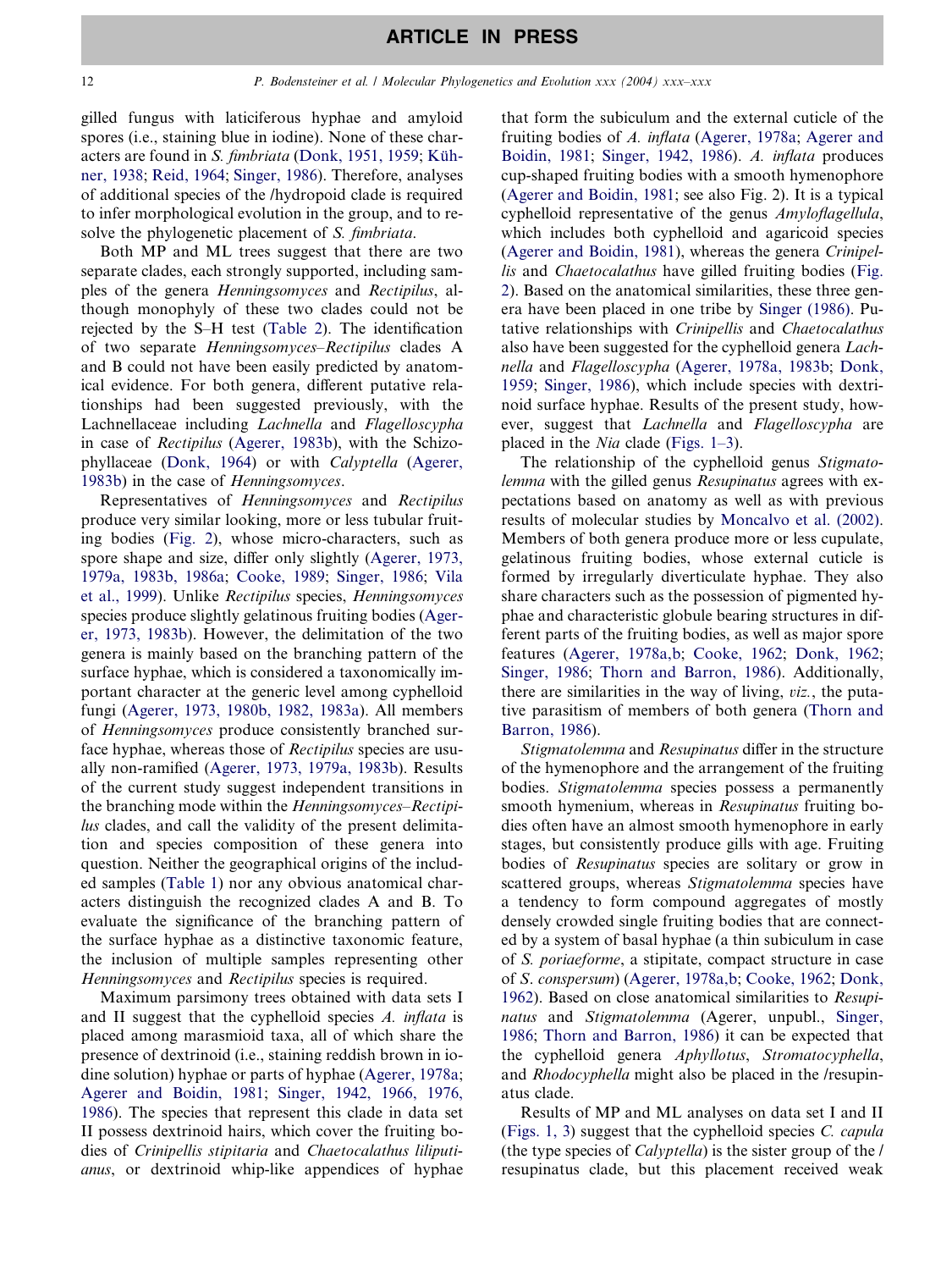bootstrap support. C. capula produces cupulate fruiting bodies covered by surface hyphae with multiply branched, coralloid excrescences that lack a crystal covering [\(Cooke, 1962](#page-13-0); [Donk, 1951](#page-13-0); [Reid, 1961](#page-14-0); [Singer,](#page-14-0) [1962, 1986](#page-14-0)). Based on anatomy, putative relationships with cyphelloid genera like Cyphella ([Singer, 1986\)](#page-14-0) or Henningsomyces ([Agerer, 1983b\)](#page-13-0) have been suggested. The results of [Moncalvo et al. \(2002\)](#page-13-0) indicated that C. capula is placed in the /hemimycena clade as the sister group of Hemimycena ignobilis, a delicate agaricoid species with well-developed gills [\(Moser, 1983;](#page-13-0) [Singer,](#page-14-0) [1986](#page-14-0)). Typical Calyptella species and members of the / resupinatus clade share a similar general branching pattern of the surface hyphae. The, slight (at most) gelatinosity of the fruiting bodies ([Singer, 1986\)](#page-14-0) and lack of globule bearing structures distinguishes Calyptella from Stigmatolemma and Resupinatus, however. The inclusion of additional Calyptella species is required in order to evaluate these characters and resolve its relationships with other cyphelloid and non-cyphelloid forms.

Pellidiscus and Phaeosolenia were the only cyphelloid forms included in this study that have pigmented spores. Additional similarities comprise spore shape and spore wall structure ([Singer, 1986](#page-14-0)). Both taxa also show morphological and anatomical differences, however. P. pallidus has delicate discoid fruiting bodies [\(Fig. 2](#page-8-0)) with colorless surface hyphae without a crystal covering, whereas *P. densa* produces tubular to pitcher-like fruiting bodies with densely encrusted, brown surface hyphae on a stroma-like subiculum [\(Fig. 2\)](#page-8-0). Above all, features such as spore surface and hyphal system differ in *Pelli*discus and Phaeosolenia ([Agerer, 1983b](#page-13-0); [Cooke, 1962;](#page-13-0) [Donk, 1959, 1962;](#page-13-0) [Moser, 1983](#page-13-0); [Reid, 1964;](#page-14-0) [Singer,](#page-14-0) [1986](#page-14-0)).

Maximum parsimony analysis of data set I suggests that P. pallidus is placed in the /crepidotoid clade sensu [Moncalvo et al. \(2002\)](#page-13-0) along with the agaric genera Crepidotus and Simocybe, and that P. densa is placed in the /tubaria clade along with the agaric genus Tubaria, but both groups received no bootstrap support ([Fig. 1\)](#page-5-0). Based on spore characters, Pellidiscus and Phaeosolenia have been suggested to be related to agaricoid genera typically placed in the Crepidotaceae, which are characterized by yellowish to brownish, non-angular spores ([Cooke, 1962](#page-13-0); [Donk, 1959,](#page-13-0) [1962](#page-13-0); [Reid, 1964](#page-14-0); [Singer, 1962, 1986](#page-14-0)). Additionally, the results of [Moncalvo et al. \(2002\)](#page-13-0) indicated that the genera Inocybe and Pleuroflammula may form a monophyletic group with the /crepidotoid clade. Considering these findings, constrained analyses four (Crepidotus A; forcing monophyly of Crepidotus, Simocybe, Pellidiscus, Phaeosolenia, Tubaria, Inocybe, and Pleuroflammula) and five (Crepidotus B; forcing monophyly of Crepidotus, Simocybe, Pellidiscus, and Phaeosolenia) were performed on data set I. Based on the results of the S–H test, tree topologies obtained

under these two constraints could not be rejected. Moreover, the S–H test suggests that topologies produced under constraint five have better likelihood scores than unconstrained trees.

Data set II included sequences of Pellidiscus and Phaeosolenia, but not Crepidotus, Simocybe, or Tubaria. Eighteen of 81 most parsimonious trees (not shown) as well as the ML tree ([Fig. 3\)](#page-9-0) suggest that Pellidiscus and Phaeosolenia form a monophyletic group, but this clade received no bootstrap support. Although their relationships could not be resolved with confidence from either data set I or II, the placement of both Pellidiscus and Phaeosolenia in the /crepidotoid clade is likely, taking into account the combined MP and ML results.

The phylogenetic placement of C. digitalis, which is the only accepted species in the genus Cyphella ([Sing](#page-14-0)[er, 1986](#page-14-0)), remains unresolved. Based on anatomical characters, [Singer \(1986\)](#page-14-0) suggested a putative relationship of C. digitalis with several other reduced taxa, among which only the cyphelloid genus Calyptella was included in the current study. Findings of a previous study by [Hibbett and Binder \(2002\)](#page-13-0) including nuc-lsu rDNA and mt-ssu rDNA regions of C. digitalis suggested that this species is not even placed in the euagarics clade but in the polyporoid clade, another of the eight major clades of homobasidiomycetes recognized by [Hibbett and Thorn \(2001\)](#page-13-0). To resolve the relationships of this problematic species, it will be necessary to study additional gene loci in multiple samples.

In summary, results of the present study indicate that cyphelloid forms are a polyphyletic assemblage of taxa in the euagarics clade. Unconstrained topologies suggest that there have been at least 10–12 independent origins of cyphelloid forms from agaricoid ancestors. Taking the results of constrained analyses into account, however, there may have been as few as 8–9 origins of cyphelloid forms. Whatever their number, the origins of cyphelloid forms represent striking cases of parallel evolutionary reduction. Among the known cyphelloid taxa, there are approximately 24 genera and 95 species that are not represented in the present data sets. As these taxa are added, additional origins of these fungi with minute, cup-shaped fruiting bodies may be discovered.

#### Acknowledgments

The authors are grateful to Ludwig Beenken, Peter Buchanan, Nils Hallenberg, Egon Horak, Thomas Læssøe, Karen Nakasone, and Mario Rajchenberg who provided specimens and cultures. This study was supported by National Science Foundation Grants DEB-0228657 (to D.S.H.) and DEB-0128925 (to D.S.H. and M.B.).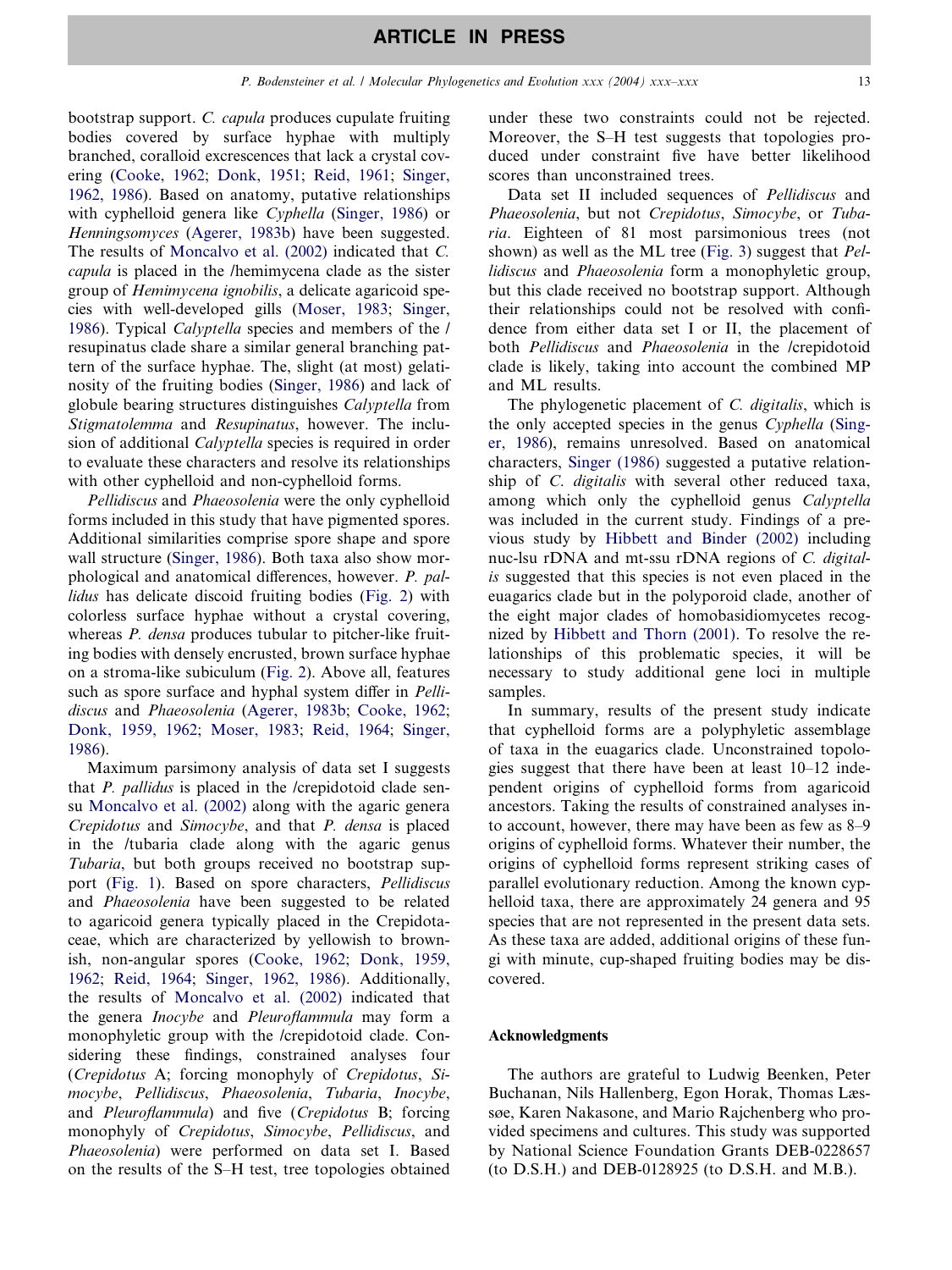#### <span id="page-13-0"></span>References

- Agerer, R., 1973. Rectipilus. Eine neue Gattung cyphelloider Pilze. Persoonia 7, 389–436.
- Agerer, R., 1975. Flagelloscypha Studien an cyphelloiden Basidiomyceten. Sydowia Ann. Mycol. 27, 131–265.
- Agerer, R., 1978a. Lachnella–Crinipellis, Stigmatolemma–Fistulina: zwei Verwandtschaftsreihen?. Z. Mykol. 44, 51–70.
- Agerer, R., 1978b. Cyphelloide Pilze aus Teneriffa. Nova Hedwigia 30, 295–341.
- Agerer, R., 1979a. Typusstudien an cyphelloiden Pilzen I. Rectipilus erubescens. Sydowia Ann. Mycol. 32, 1–4.
- Agerer, R., 1979b. Typusstudien an cyphelloiden Pilzen III. Flagelloscypha orthospora, F. pseudopanax, F. tongariro. Sydowia Ann. Mycol. 32, 5–12.
- Agerer, R., 1979c. A new combination in the genus Flagelloscypha and a contribution to the identity of Cyphella peckii. Mycotaxon 9, 464–468.
- Agerer, R., 1979d. Flagelloscypha sect. Lachnelloscypha, a link between the genera Lachnella and Flagelloscypha. Persoonia 10, 337–346.
- Agerer, R., 1980a. Contribution to neotropical cyphellaceous fungi—I. Three new species of Flagelloscypha. Mycologia 72, 908–915.
- Agerer, R., 1980b. Contribution to neotropical cyphellaceous fungi— II. Deigloria gen. nov. (Physalacriaceae). Mycotaxon 12, 185–200.
- Agerer, R., 1982. Beitrag zur Flora cyphelloider Pilze aus der Neotropis—IV. Deigloria paraguayensis. Z. Mykol. 48, 253–255.
- Agerer, R., 1983a. Beitrag zur Flora cyphelloider Pilze aus der Neotropis—V. Zwei neue Gattungen: Incrustocalyptella und Metulocyphella. Z. Mykol. 49, 155–164.
- Agerer, R., 1983b. Typusstudien an cyphelloiden Pilzen IV. Lachnella Fr. s.l. Mitt. Bot. Staatss. München 19, 163-334.
- Agerer, R., 1986a. Eine überwiegend viersporige Sippe von Henningsomyces puber. Die Pilzflora Nordwestoberfrankens 1–5, 3–4.
- Agerer, R., 1986. ''Cyphellaceae'' versus Tricholomataceae, or what is a family? In: Borghi, E. (Ed.), La famiglia delle Tricholomataceae. Publ. Centro Studi per la Flora Mediterranea, Borgo Val di Taro, pp. 9–27.
- Agerer, R., 2002. Flagelloscypha crassipilata sp. nov., a species from Peru with extremely thick surface hyphae and big basidia. Myc. Prog. 1 (2), 225–228.
- Agerer, R., Prillinger, H.-J., Noll, H.-P., 1980. Studien zur Sippenstruktur der Gattung Cyphellopsis—I. Darstellung zweier Ausgangssippen. Z. Mykol. 46, 177–207.
- Agerer, R., Boidin, J., 1981. The genus Amyloflagellula in West-Africa (Basidiomycetes, ''Cyphellaceae''). Sydowia Ann. Mycol. 34, 1–12.
- Binder, M., Hibbett, D.S., Molitoris, H.P., 2001. Phylogenetic relationships of the marine gasteromycete Nia vibrissa. Mycologia 93, 679–688.
- Binder, M., Hibbett, D.S., 2002. Higher-level phylogenetic relationships of homobasidiomycetes (mushroom-forming fungi) inferred from four rDNA regions. Mol. Phyl. Evol. 22, 76–90.
- Bodensteiner, P., Agerer, R., Desjardin, D.E., Horak, E., 2001. A new species of *Calathella* from Bali. Mycologia 93 (5), 1010–1013.
- Bondarzew, V.A., Singer, R., 1941. Zur Systematik der Polyporaceen. Ann. Mycol. 34, 43–65.
- Cooke, W.B., 1962. The cyphellaceous fungi. A study in the Porotheleaceae. Beih. Sydowia 4, 1–144.
- Cooke, W.B., 1989. The cyphelloid fungi of Ohio. Mem. NY Bot. Gard. 49, 158–172.
- Donk, M.A., 1931. Revisie van de Nederlandse Heterobasidiomyceteae (uitgezonderd Uredinales en Ustilaginales) en Homobasidiomyceteae—Aphyllophoraceae. Deel I. Meded. Ned. Mycol. Ver. 18–20, 65–200.
- Donk, M.A., 1951. The generic names proposed for Hymenomycetes—I. ''Cyphellaceae''. Reinwardtia 1 (2), 199–220.
- Donk, M.A., 1959. Notes on ''Cyphellaceae.''—I. Persoonia 1, 25–110.
- Donk, M.A., 1962. Notes on ''Cyphellaceae.''—II. Persoonia 2, 331– 348.
- Donk, M.A., 1964. A conspectus of the families of the Aphyllophorales. Persoonia 3, 199–324.
- Donk, M.A., 1966. A reassessment of the Cyphellaceae. Acta Bot. Neerl. 15, 95–101.
- Donk, M.A., 1971. Progress in the study of the classification of the higher basidiomycetes. In: Petersen, R.H. (Ed.), Evolution in the Higher Basidiomycetes. University of Tennessee Press, Knoxville, USA, pp. 3–25.
- Eriksson, J., Ryvarden, L., 1975. The Corticiaceae of North Europe. Coronicium Hyphoderma, vol 3. Fungiflora, Oslo, Norway, pp. 288–546.
- Gardes, M., Bruns, T.D., 1993. ITS primers with enhanced specificity for basidiomycetes—applications to the identification of mycorrhizae and rusts. Mol. Ecol. 2, 113–118.
- Hasegawa, M., Kishino, H., Yano, T., 1985. Dating of the human–ape splitting by a molecular clock of mitochondrial DNA. J. Mol. Evol. 22 (2), 160–174.
- Hibbett, D.S., Donoghue, M.J., 1995. Progress toward a phylogenetic classification of the Polyporaceae through parsimony analyses of ribosomal DNA sequences. Can. J. Bot. 73 (Suppl. 1), S853–S861.
- Hibbett, D.S., Thorn, R.G., 2001. Basidiomycota: Homobasidiomycetes. In: McLaughlin, D.J., McLaughlin, E.G., Lemke, P.A. (Eds.), The Mycota, vol. VII part B, Systematics and Evolution. Springer-Verlag, Berlin, Germany, pp. 121–168.
- Hibbett, D.S., Binder, M., 2001. Evolution of marine mushrooms. Biol. Bull. 201, 319–322.
- Hibbett, D.S., Binder, M., 2002. Evolution of complex fruiting-body morphologies in homobasidiomycetes. Proc. R. Soc. Lond. B Biol. Sci. 269, 1963–1969.
- Horak, E., 1968. Synopsis generum Agaricalium. Beitr. Krypt.-Fl. Schweiz 13, 1–741.
- Horak, E., Desjardin, D.E., 1994. Reduced marasmioid and mycenoid agarics from Australasia. Aust. Syst. Bot. 7, 153–170.
- Jablonski, D., 1997. Body-size evolution in Cretaceous molluscs and the status of Cope's rule. Nature 385, 250-252.
- Jones, E.G.B., Agerer, R., 1992. Calathella mangrovii sp. nov. and observations on the mangrove fungus Halocyphina villosa. Bot. Marina 35, 259–265.
- Jülich, W., 1982. Higher taxa of Basidiomycetes. Biblioth. Mycol. 85, 1–485.
- Kirk, P.M., Cannon, P.F., David, J.C., 2001. Ainsworth and Bisby's Dictionary of the Fungi, ninth ed. CAB International University Press, Wallingford, UK.
- Kühner, R., 1938. Le genre Mycena. Boubée, Paris, France, pp. 1–710.
- Langer, E., 2002. Phylogeny of Non-gilled and Gilled Basidiomycetes: DNA Sequence Inference, Ultrastructure, and Comparative Morphology. Habilitationschrift, University of Tübingen, Tübingen, Germany.
- Lee, S.B., Taylor, J.W., 1990. Isolation of DNA from fungal mycelia and single cells. In: Innis, M.A., Gelfand, D.H., Sninsky, J.J., White, T.J. (Eds.), PCR Protocols, a Guide to Methods and Applications. Academic Press, San Diego, USA, pp. 282–287.
- Lohwag, H., Follner, L., 1936. Die Hymenophore von Fistulina hepatica. Ann. Mycol. 34, 456–464.
- Maddison, W.P., Maddison, D.R., 1997. MacClade Version 4.0. Sinauer Associates, Sunderland, Massachusetts, USA.
- Moncalvo, J.-M., Vilgalys, R., Redhead, S.A., Johnson, J.E., James, T.Y., Aime, M.C., Hofstetter, V., Verduin, S.J.W., Larsson, E., Baroni, T.J., Thorn, R.G., Jacobsson, S., Clémençon, H., Miller Jr., O.K., 2002. One hundred and seventeen clades of euagarics. Mol. Phylogenet. Evol. 23, 357–400.
- Moser, M., 1983. Die Röhrlinge und Blätterpilze: Polyporales, Boletales, Agaricales, Russulales. In: Gams, H. (Ed.), Kleine Kryptogamenflora, Band 2b/II, fifth ed. Gustav Fischer Verlag, Stuttgart, Germany, pp. 1–533.